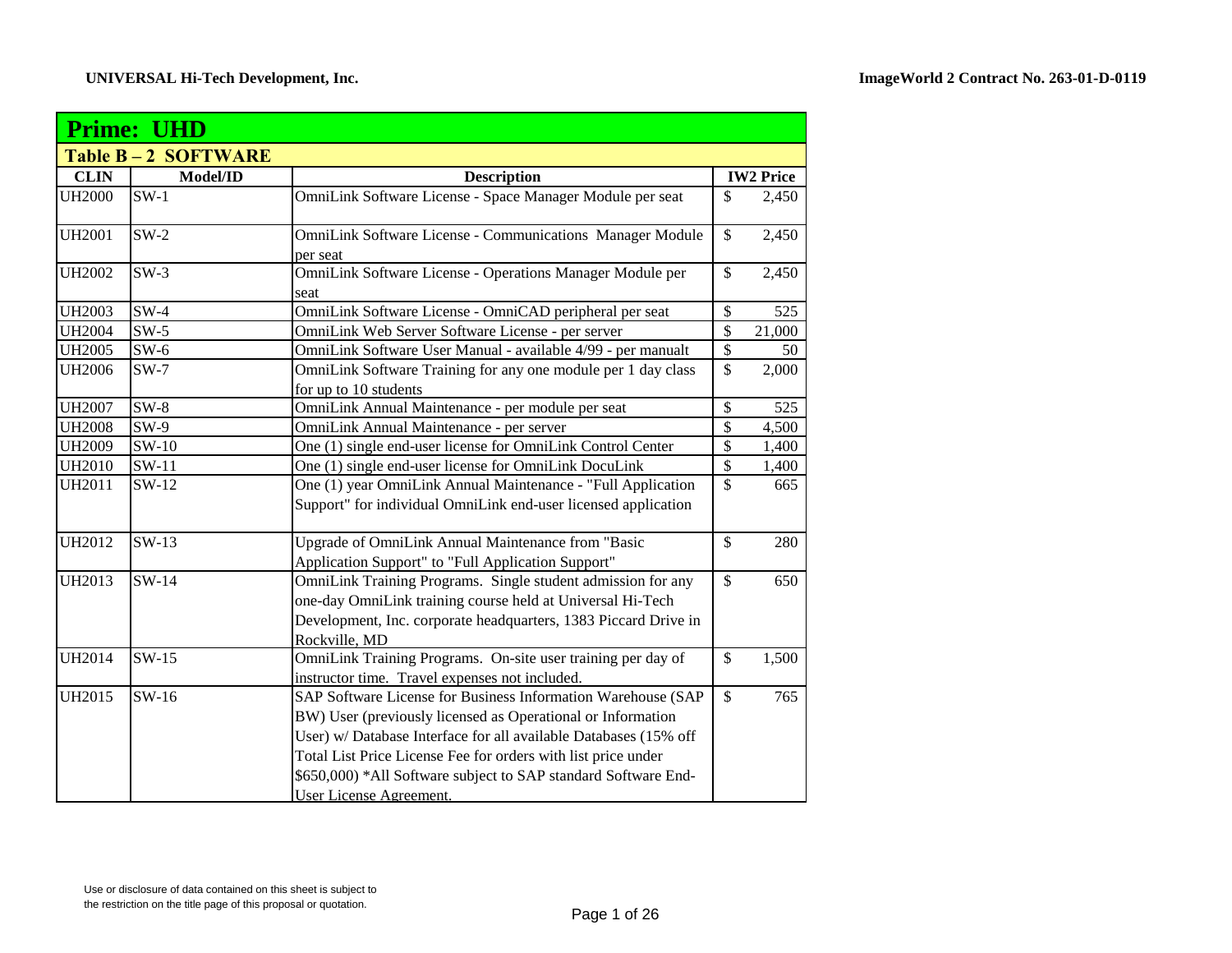|               | <b>Prime: UHD</b>         |                                                                   |               |                  |
|---------------|---------------------------|-------------------------------------------------------------------|---------------|------------------|
|               | <b>Table B-2 SOFTWARE</b> |                                                                   |               |                  |
| <b>CLIN</b>   | Model/ID                  | <b>Description</b>                                                |               | <b>IW2 Price</b> |
| <b>UH2016</b> | $SW-17$                   | SAP Software License for Business Information Warehouse (SAP      | \$            | 1,785            |
|               |                           | BW) User (not previously licensed as Operational or Information   |               |                  |
|               |                           | User) w/ Database Interface for all available Databases (25% off  |               |                  |
|               |                           | Total List Price License Fee for orders with list price between   |               |                  |
|               |                           | \$650,000 and \$999,999) *All Software subject to SAP standard    |               |                  |
|               |                           | Software End-User License Agreement.                              |               |                  |
| <b>UH2017</b> | $SW-18$                   | SAP R/3 Software Maintenance (not previously licensed as          | $\mathcal{S}$ | 357              |
|               |                           | Operational or Information User) for SAP BW User (1 Year) per     |               |                  |
|               |                           | SAP standard Software End-User License Agreement.                 |               |                  |
| <b>UH2018</b> | SW-19                     | SAP R/3 Software Maintenance (previously licensed as              | $\mathsf{\$}$ | 135              |
|               |                           | Operational or Information User) for SAP BW User (1 Year) per     |               |                  |
|               |                           | SAP standard Software End-User License Agreement.                 |               |                  |
| <b>UH2019</b> | $SW-20$                   | SAP Software License for Advanced Planner & Optimizer (SAP        | $\mathbb{S}$  | 7,344            |
|               |                           | APO) Production Planner User (previously licensed as              |               |                  |
|               |                           | Operational User) w/ Database Interface for all available         |               |                  |
|               |                           | Databases (15% off Total List Price License Fee for orders with   |               |                  |
|               |                           | list price under \$650,000) *All Software subject to SAP standard |               |                  |
|               |                           | Software End-User License Agreement.                              |               |                  |
| <b>UH2020</b> | $SW-21$                   | SAP Software License for Advanced Planner & Optimizer (SAP        | $\mathsf{\$}$ | 10,897           |
|               |                           | APO) Production Planner User (not previously licensed as          |               |                  |
|               |                           | Operational User) w/ Database Interface for all available         |               |                  |
|               |                           | Databases (15% off Total List Price License Fee for orders with   |               |                  |
|               |                           | list price under \$650,000) *All Software subject to SAP standard |               |                  |
|               |                           | Software End-User License Agreement.                              |               |                  |
| <b>UH2021</b> | $SW-22$                   | SAP R/3 Software Maintenance (previously licensed as              | $\mathcal{S}$ | 1,296            |
|               |                           | Operational User) for SAP APO Production Planner User (1 Year)    |               |                  |
|               |                           | per SAP standard Software End-User License Agreement.             |               |                  |
| <b>UH2022</b> | $SW-23$                   | SAP R/3 Software Maintenance (not previously licensed as          | $\mathbb{S}$  | 1,923            |
|               |                           | Operational User) for SAP APO Production Planner User (1 Year)    |               |                  |
|               |                           | per SAP standard Software End-User License Agreement.             |               |                  |
|               |                           |                                                                   |               |                  |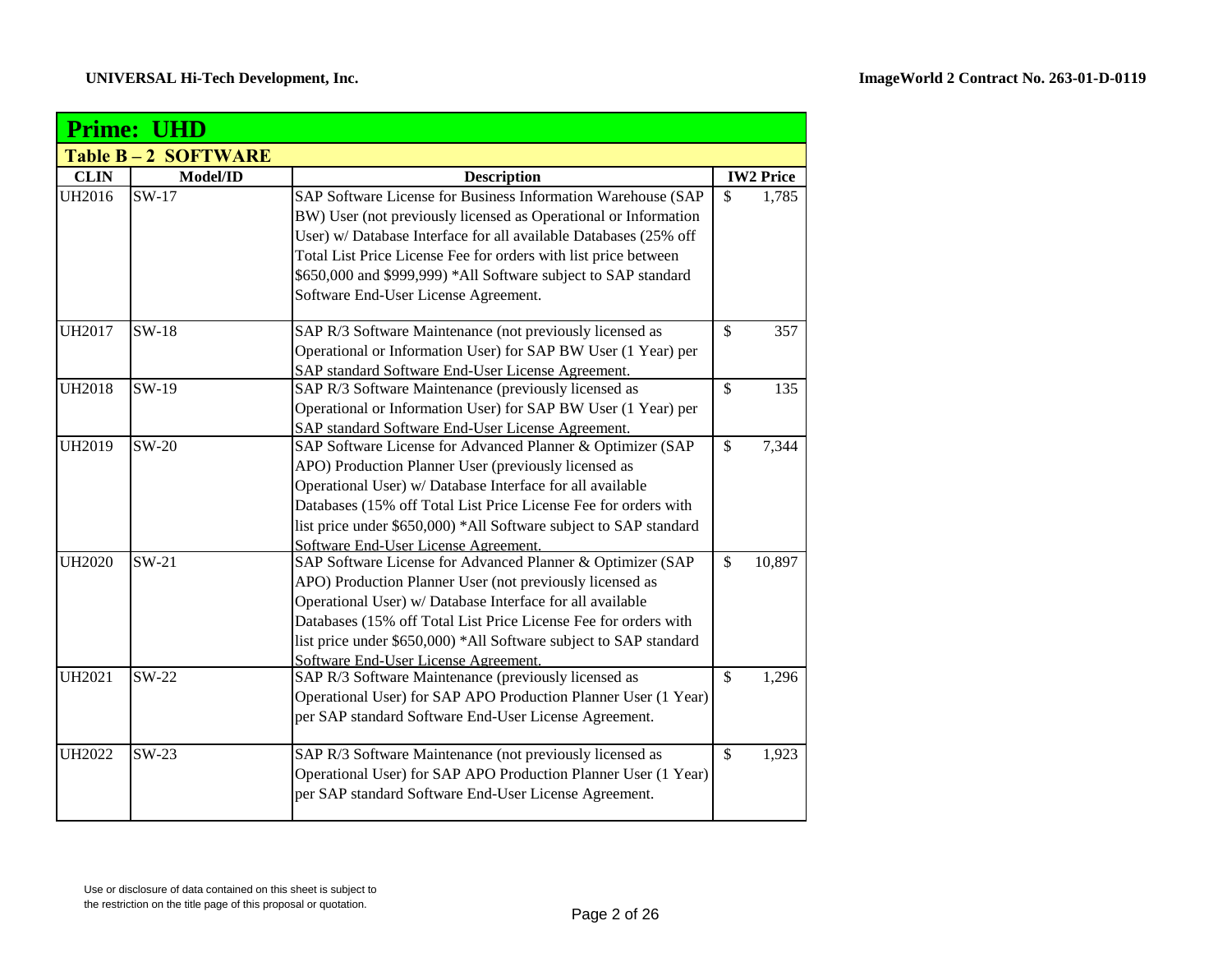|               | <b>Prime: UHD</b>         |                                                                    |                          |                  |  |
|---------------|---------------------------|--------------------------------------------------------------------|--------------------------|------------------|--|
|               | <b>Table B-2 SOFTWARE</b> |                                                                    |                          |                  |  |
| <b>CLIN</b>   | Model/ID                  | <b>Description</b>                                                 |                          | <b>IW2 Price</b> |  |
| <b>UH2023</b> | $SW-24$                   | SAP R/3 Software License: Named/Operational User w/Database        | $\mathcal{S}$            | 3,635            |  |
|               |                           | interface for all available Databases (15% Off Total List Price    |                          |                  |  |
|               |                           | License Fee) *All Software Subject to SAP Standard Software        |                          |                  |  |
|               |                           | <b>Licensing Agreement</b>                                         |                          |                  |  |
| <b>UH2024</b> | $SW-25$                   | SAP R/3 Software Maintenance for Named/Operational User (1         | $\mathcal{S}$            | 627              |  |
|               |                           | Year) per SAP Standard Software Licensing Agreement                |                          |                  |  |
| <b>UH2025</b> | $SW-26$                   | SAP R/3 Software License: Information User w/Database interface    | $\mathcal{S}$            | 2,070            |  |
|               |                           | for all available Databases (15% Off Total List Price License Fee) |                          |                  |  |
|               |                           | *All Software Subject to SAP Standard Software Licensing           |                          |                  |  |
|               |                           | Agreement                                                          |                          |                  |  |
| <b>UH2026</b> | SW-27                     | SAP R/3 Software Maintenance for Informational User (1 Year)       | \$                       | 357              |  |
|               |                           | per SAP Standard Software Licensing Agreement                      |                          |                  |  |
| <b>UH2027</b> | <b>SW-28</b>              | SAP R/3 Software License: Acquisitions and Confirmation User       | $\mathcal{S}$            | 1,678            |  |
|               |                           | w/Database interface for all available Databases (15% Off Total    |                          |                  |  |
|               |                           | List Price License Fee) *All Software Subject to SAP Standard      |                          |                  |  |
|               |                           | <b>Software Licensing Agreement</b>                                |                          |                  |  |
| <b>UH2028</b> | SW-29                     | SAP R/3 Software Maintenance for Acquisitions and Confirmation     | $\mathcal{S}$            | 290              |  |
|               |                           | User (1 Year) per SAP Standard Software Licensing Agreement        |                          |                  |  |
| <b>UH2029</b> | $SW-30$                   | SAP R/3 Software License: ABAP/4 Development Workbench             | $\mathbf{\hat{S}}$       | 6,374            |  |
|               |                           | Users w/Database interface for all available Databases (15% Off    |                          |                  |  |
|               |                           | Total List Price License Fee) *All Software Subject to SAP         |                          |                  |  |
|               |                           | <b>Standard Software Licensing Agreement</b>                       |                          |                  |  |
| <b>UH2030</b> | $SW-31$                   | SAP R/3 Software Maintenance for ABAP/4 Development                | $\mathbf{\hat{S}}$       | 1,100            |  |
|               |                           | Workbench User (1 Year) per SAP Standard Software Licensing        |                          |                  |  |
|               |                           | Agreement                                                          |                          |                  |  |
| <b>UH2031</b> | $SW-32$                   | SAP R/3 Software License: Basis/Workflow Users w/Database          | $\overline{\mathcal{S}}$ | 504              |  |
|               |                           | interface for all available Databases (15% Off Total List Price    |                          |                  |  |
|               |                           | License Fee) *All Software Subject to SAP Standard Software        |                          |                  |  |
|               |                           | <b>Licensing Agreement</b>                                         |                          |                  |  |
| <b>UH2032</b> | $SW-33$                   | SAP R/3 Software Maintenance for Basis/Workflow User (1 Year)      | $\mathcal{S}$            | 87               |  |
|               |                           | per SAP Standard Software Licensing Agreement                      |                          |                  |  |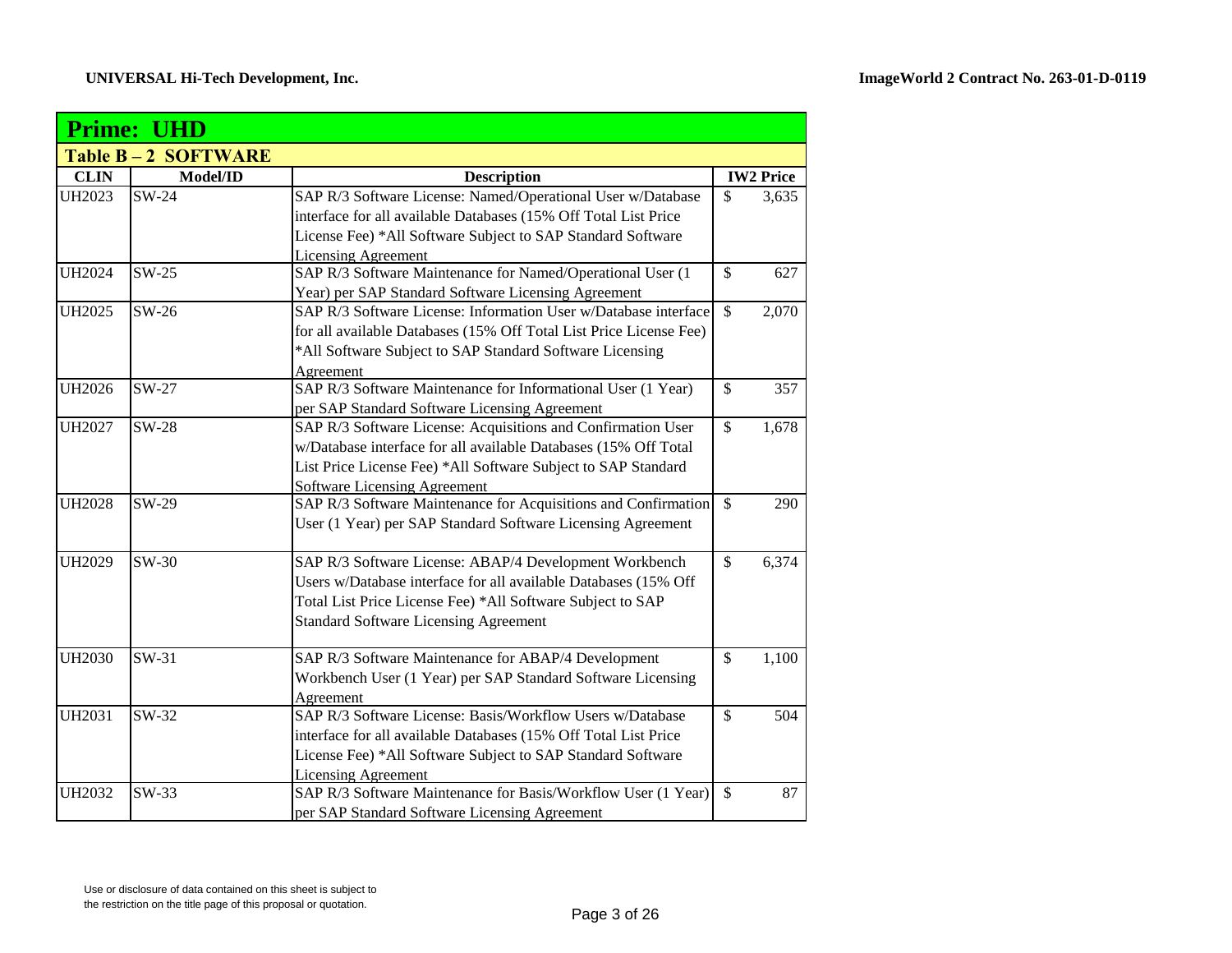|               | <b>Prime: UHD</b>         |                                                                   |              |                  |  |
|---------------|---------------------------|-------------------------------------------------------------------|--------------|------------------|--|
|               | <b>Table B-2 SOFTWARE</b> |                                                                   |              |                  |  |
| <b>CLIN</b>   | Model/ID                  | <b>Description</b>                                                |              | <b>IW2 Price</b> |  |
| <b>UH2033</b> | $SW-34$                   | SAP R/3 Software License: Enterprise Office H/R User              | \$           | 261              |  |
|               |                           | w/Database interface for all available Databases (15% Off Total   |              |                  |  |
|               |                           | List Price License Fee) *All Software Subject to SAP Standard     |              |                  |  |
|               |                           | Software Licensing Agreement **                                   |              |                  |  |
|               |                           | ** Use of Enterprise Office/HR User Transactions Require the      |              |                  |  |
|               |                           | Licensing of HR Master Records.                                   |              |                  |  |
| UH2034        | $SW-35$                   | SAP R/3 Software Maintenance for Enterprise Office H/R User (1    | \$           | 45               |  |
|               |                           | Year) per SAP Standard Software Licensing Agreement               |              |                  |  |
| <b>UH2035</b> | SW-36                     | SAP R/3 Software License: Named/Operational User w/Database       | \$           | 3,215            |  |
|               |                           | interface for all available Databases (30% Off Total List Price   |              |                  |  |
|               |                           | License Fee for Orders Above \$690,000) *All Software Subject to  |              |                  |  |
|               |                           | SAP Standard Software Licensing Agreement                         |              |                  |  |
| UH2036        | SW-37                     | SAP R/3 Software Maintenance for Named/Operational User (1        | \$           | 627              |  |
|               |                           | Year) per SAP Standard Software Licensing Agreement               |              |                  |  |
| <b>UH2037</b> | SW-38                     | SAP R/3 Software License: Information User w/Database interface   | \$           | 1,831            |  |
|               |                           | for all available Databases (30% Off Total List Price License Fee |              |                  |  |
|               |                           | for Orders Above \$690,000) *All Software Subject to SAP          |              |                  |  |
|               |                           | <b>Standard Software Licensing Agreement</b>                      |              |                  |  |
| <b>UH2038</b> | SW-39                     | SAP R/3 Software Maintenance for Informational User (1 Year)      | \$           | 357              |  |
|               |                           | per SAP Standard Software Licensing Agreement                     |              |                  |  |
| <b>UH2039</b> | $SW-40$                   | SAP R/3 Software License: Acquisitions and Confirmation User      | \$           | 1,485            |  |
|               |                           | w/Database interface for all available Databases (30% Off Total   |              |                  |  |
|               |                           | List Price License Fee for Orders Above \$690,000) *All Software  |              |                  |  |
|               |                           | Subject to SAP Standard Software Licensing Agreement              |              |                  |  |
| <b>UH2040</b> | $SW-41$                   | SAP R/3 Software Maintenance for Acquisitions and Confirmation    | $\mathbb{S}$ | 290              |  |
|               |                           | User (1 Year) per SAP Standard Software Licensing Agreement       |              |                  |  |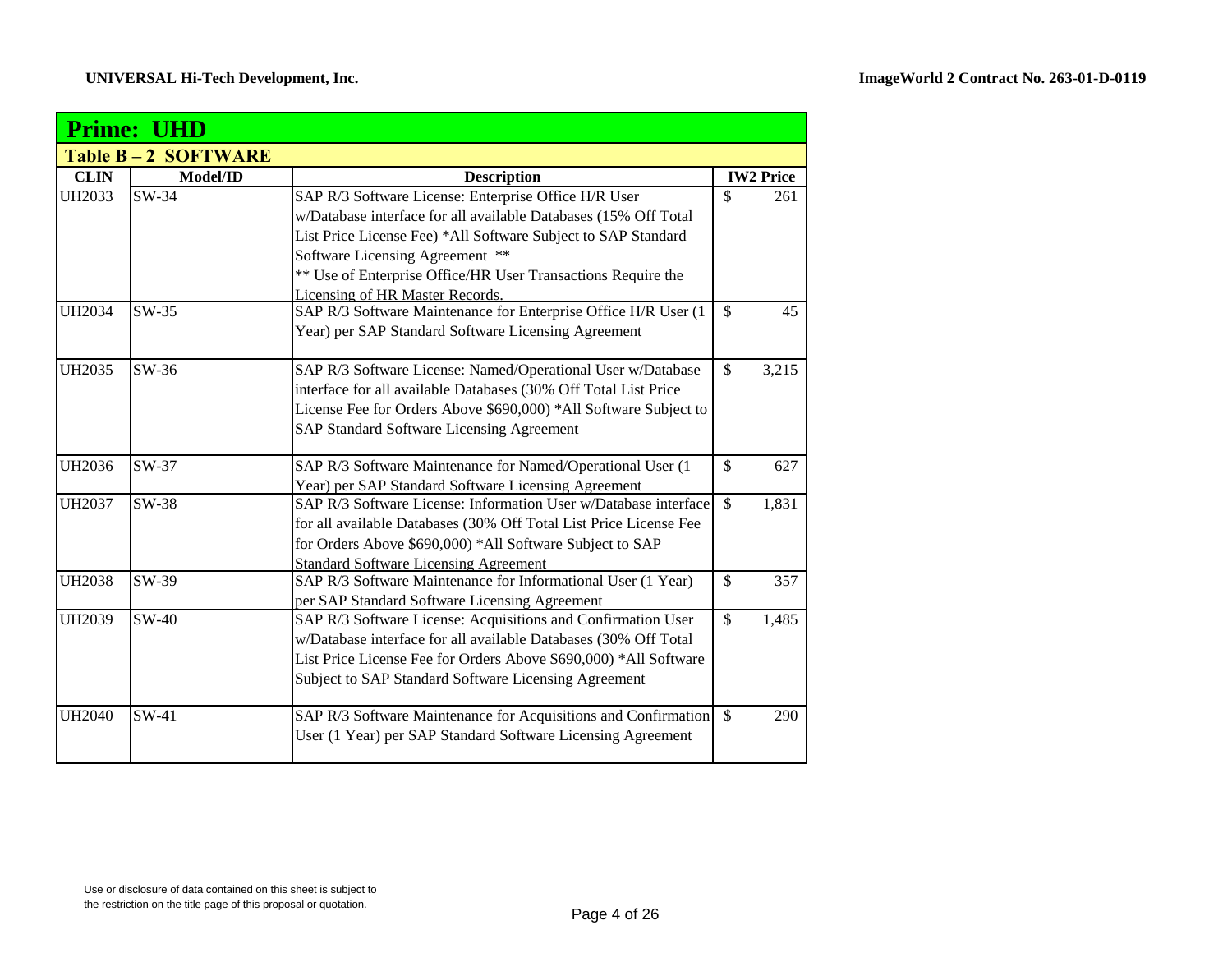|               | <b>Prime: UHD</b>  |                                                                          |               |                  |  |  |
|---------------|--------------------|--------------------------------------------------------------------------|---------------|------------------|--|--|
|               | Table B-2 SOFTWARE |                                                                          |               |                  |  |  |
| <b>CLIN</b>   | Model/ID           | <b>Description</b>                                                       |               | <b>IW2 Price</b> |  |  |
| UH2041        | SW-42              | SAP R/3 Software License: ABAP/4 Development Workbench                   | $\mathsf{\$}$ | 5,638            |  |  |
|               |                    | Users w/Database interface for all available Databases (30% Off          |               |                  |  |  |
|               |                    | Total List Price License Fee for Orders Above \$690,000) *All            |               |                  |  |  |
|               |                    | Software Subject to SAP Standard Software Licensing Agreement            |               |                  |  |  |
| UH2042        | SW-43              | SAP R/3 Software Maintenance for ABAP/4 Development                      | $\mathsf{\$}$ | 1,100            |  |  |
|               |                    | Workbench User (1 Year) per SAP Standard Software Licensing<br>Agreement |               |                  |  |  |
| UH2043        | SW-44              | SAP R/3 Software License: Basis/Workflow Users w/Database                | $\mathbb{S}$  | 446              |  |  |
|               |                    | interface for all available Databases (30% Off Total List Price          |               |                  |  |  |
|               |                    | License Fee for Orders Above \$690,000) *All Software Subject to         |               |                  |  |  |
|               |                    | SAP Standard Software Licensing Agreement                                |               |                  |  |  |
| <b>UH2044</b> | SW-45              | SAP R/3 Software Maintenance for Basis/Workflow User (1 Year)            | $\mathcal{S}$ | 87               |  |  |
|               |                    | per SAP Standard Software Licensing Agreement                            |               |                  |  |  |
| UH2045        | SW-46              | SAP R/3 Software License: Enterprise Office H/R User                     | $\mathbb{S}$  | 231              |  |  |
|               |                    | w/Database interface for all available Databases (30% Off Total          |               |                  |  |  |
|               |                    | List Price License Fee for Orders Above \$690,000) *All Software         |               |                  |  |  |
|               |                    | Subject to SAP Standard Software Licensing Agreement                     |               |                  |  |  |
|               |                    | * Use of Enterprise Office/HR User Transactions Require the              |               |                  |  |  |
|               |                    | Licensing of HR Master Records.                                          |               |                  |  |  |
| UH2046        | SW-47              | SAP R/3 Software Maintenance for Enterprise Office H/R User (1           | $\mathcal{S}$ | 45               |  |  |
|               |                    | Year) per SAP Standard Software Licensing Agreement                      |               |                  |  |  |
| <b>UH2047</b> | SW-48              | SAP R/3 Software License: Named/Operational User w/Database              | $\mathbb{S}$  | 3,096            |  |  |
|               |                    | interface for all available Databases (35% Off Total List Price          |               |                  |  |  |
|               |                    | License Fee for Orders Above \$2,250,000) *All Software Subject          |               |                  |  |  |
|               |                    | to SAP Standard Software Licensing Agreement                             |               |                  |  |  |
| <b>UH2048</b> | SW-49              | SAP R/3 Software Maintenance for Named/Operational User (1               | \$            | 627              |  |  |
|               |                    | Year) per SAP Standard Software Licensing Agreement                      |               |                  |  |  |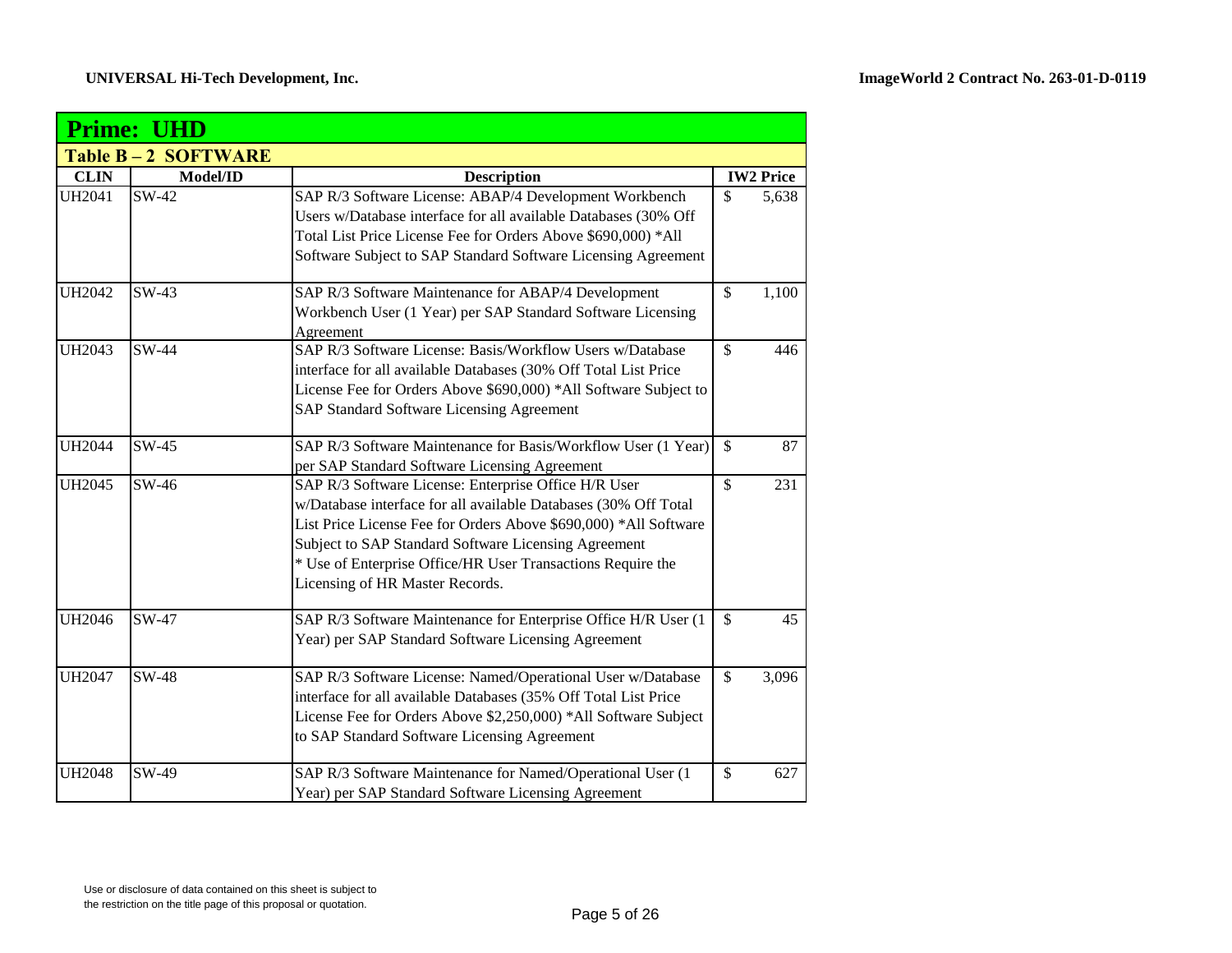|               | <b>Prime: UHD</b>         |                                                                   |                             |  |  |  |
|---------------|---------------------------|-------------------------------------------------------------------|-----------------------------|--|--|--|
|               | <b>Table B-2 SOFTWARE</b> |                                                                   |                             |  |  |  |
| <b>CLIN</b>   | Model/ID                  | <b>Description</b>                                                | <b>IW2</b> Price            |  |  |  |
| <b>UH2049</b> | $SW-50$                   | SAP R/3 Software License: Information User w/Database interface   | $\mathcal{S}$<br>1,763      |  |  |  |
|               |                           | for all available Databases (35% Off Total List Price License Fee |                             |  |  |  |
|               |                           | for Orders Above \$2,250,000) *All Software Subject to SAP        |                             |  |  |  |
|               |                           | <b>Standard Software Licensing Agreement</b>                      |                             |  |  |  |
| <b>UH2050</b> | $SW-51$                   | SAP R/3 Software Maintenance for Informational User (1 Year)      | \$<br>357                   |  |  |  |
|               |                           | per SAP Standard Software Licensing Agreement                     |                             |  |  |  |
| <b>UH2051</b> | $SW-52$                   | SAP R/3 Software License: Acquisitions and Confirmation User      | \$<br>1,430                 |  |  |  |
|               |                           | w/Database interface for all available Databases (35% Off Total   |                             |  |  |  |
|               |                           | List Price License Fee for Orders Above \$2,250,000) *All         |                             |  |  |  |
|               |                           | Software Subject to SAP Standard Software Licensing Agreement     |                             |  |  |  |
| <b>UH2052</b> | $SW-53$                   |                                                                   | 290                         |  |  |  |
|               |                           | User (1 Year) per SAP Standard Software Licensing Agreement       |                             |  |  |  |
| <b>UH2053</b> | $SW-54$                   | SAP R/3 Software License: ABAP/4 Development Workbench            | $\mathbf{\hat{S}}$<br>5,430 |  |  |  |
|               |                           | Users w/Database interface for all available Databases (35% Off   |                             |  |  |  |
|               |                           | Total List Price License Fee for Orders Above \$2,250,000) *All   |                             |  |  |  |
|               |                           | Software Subject to SAP Standard Software Licensing Agreement     |                             |  |  |  |
| <b>UH2054</b> | $SW-55$                   | SAP R/3 Software Maintenance for ABAP/4 Development               | $\mathcal{S}$<br>1,100      |  |  |  |
|               |                           | Workbench User (1 Year) per SAP Standard Software Licensing       |                             |  |  |  |
|               |                           | Agreement                                                         |                             |  |  |  |
| <b>UH2055</b> | SW-56                     | SAP R/3 Software License: Basis/Workflow Users w/Database         | $\mathbf{\hat{S}}$<br>430   |  |  |  |
|               |                           | interface for all available Databases (35% Off Total List Price   |                             |  |  |  |
|               |                           | License Fee for Orders Above \$2,250,000) *All Software Subject   |                             |  |  |  |
|               |                           | to SAP Standard Software Licensing Agreement                      |                             |  |  |  |
| <b>UH2056</b> | SW-57                     | SAP R/3 Software Maintenance for Basis/Workflow User (1 Year)     | $\mathbb{S}$<br>87          |  |  |  |
|               |                           | per SAP Standard Software Licensing Agreement                     |                             |  |  |  |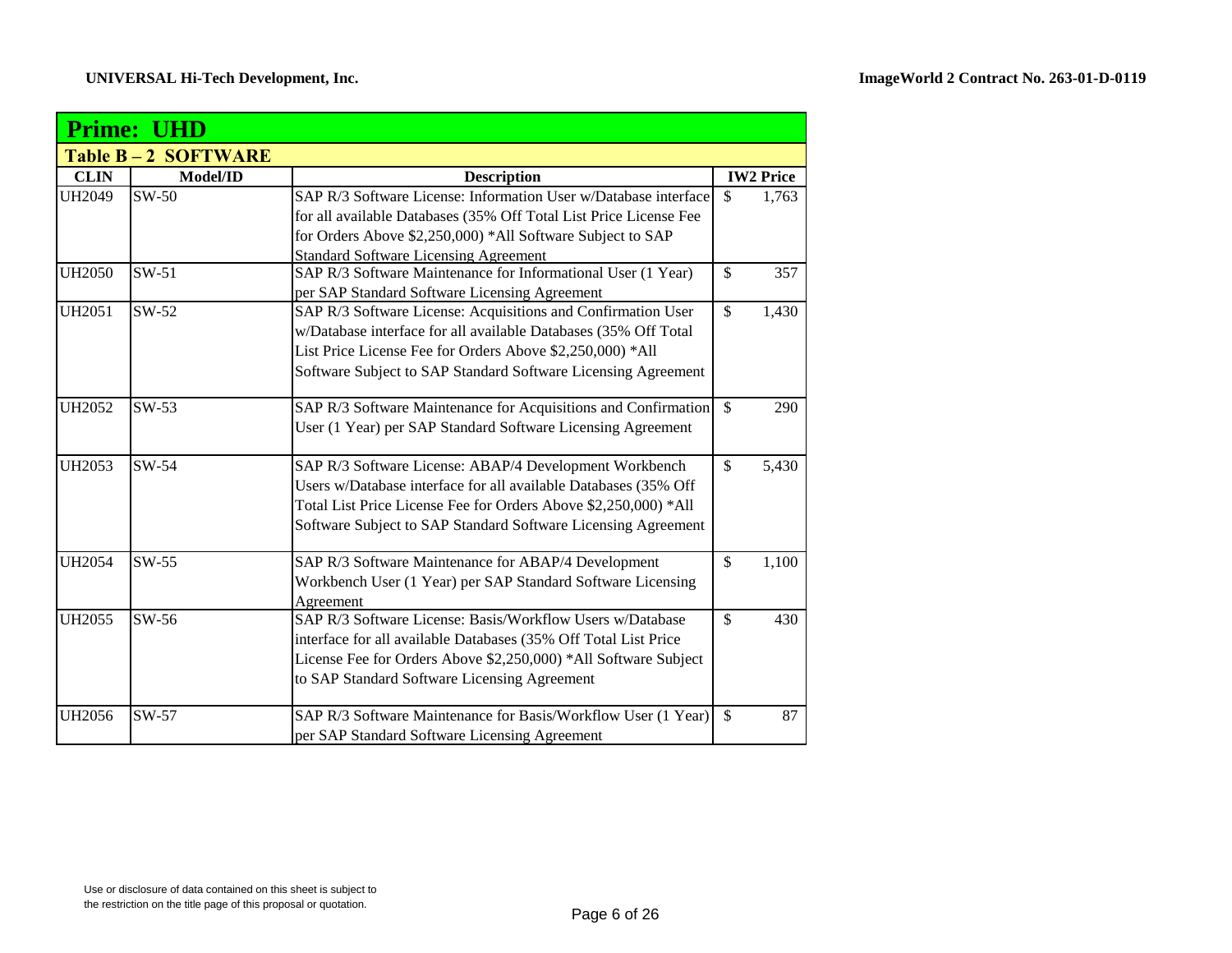|               | <b>Prime: UHD</b>         |                                                                                                                                                                                                                                                                                                                                                         |                           |                  |
|---------------|---------------------------|---------------------------------------------------------------------------------------------------------------------------------------------------------------------------------------------------------------------------------------------------------------------------------------------------------------------------------------------------------|---------------------------|------------------|
|               | <b>Table B-2 SOFTWARE</b> |                                                                                                                                                                                                                                                                                                                                                         |                           |                  |
| <b>CLIN</b>   | Model/ID                  | <b>Description</b>                                                                                                                                                                                                                                                                                                                                      |                           | <b>IW2 Price</b> |
| <b>UH2057</b> | SW-58                     | SAP R/3 Software License: Enterprise Office H/R User<br>w/Database interface for all available Databases (35% Off Total<br>List Price License Fee for Orders Above \$2,250,000) *All<br>Software Subject to SAP Standard Software Licensing Agreement<br>* Use of Enterprise Office/HR User Transactions Require the<br>Licensing of HR Master Records. | \$                        | 222              |
| <b>UH2058</b> | SW-59                     | SAP R/3 Software Maintenance for Enterprise Office H/R User (1<br>Year) per SAP Standard Software Licensing Agreement                                                                                                                                                                                                                                   | \$                        | 45               |
| <b>UH2059</b> | $SW-60$                   | SAP R/3 Software License: Named/Operational User w/Database<br>interface for all available Databases (41% Off Total List Price<br>License Fee for Orders Above \$4,800,000) *All Software Subject<br>to SAP Standard Software Licensing Agreement                                                                                                       | \$                        | 2,965            |
| <b>UH2060</b> | $SW-61$                   | SAP R/3 Software Maintenance: Named/Operational User<br>w/Database interface for all available Databases (5% Of Total List<br>Price License Fee for Orders Above \$4,800,000 for Year 1)                                                                                                                                                                | $\mathbb{S}$              | 209              |
| <b>UH2061</b> | SW-62                     | SAP R/3 Software Maintenance: Named/Operational User<br>w/Database interface for all available Databases (10% Of Total<br>List Price License Fee for Orders Above \$4,800,000 for Year 2)                                                                                                                                                               | \$                        | 418              |
| <b>UH2062</b> | $SW-63$                   | SAP R/3 Software Maintenance: Named/Operational User<br>w/Database interface for all available Databases (15% Of Total<br>List Price License Fee for Orders Above \$4,800,000 for Year 3)                                                                                                                                                               | $\boldsymbol{\mathsf{S}}$ | 627              |
| UH2063        | SW-64                     | SAP R/3 Software License: Information User w/Database interface<br>for all available Databases (41% Off Total List Price License Fee<br>for Orders Above \$4,800,000) v                                                                                                                                                                                 | $\mathbb{S}$              | 1,688            |
| <b>UH2064</b> | SW-65                     | SAP R/3 Software Maintenance: Informational w/Database<br>interface for all available Databases (5% Of Total List Price<br>License Fee for Orders Above \$4,800,000 for Year 1)                                                                                                                                                                         | $\boldsymbol{\mathsf{S}}$ | 119              |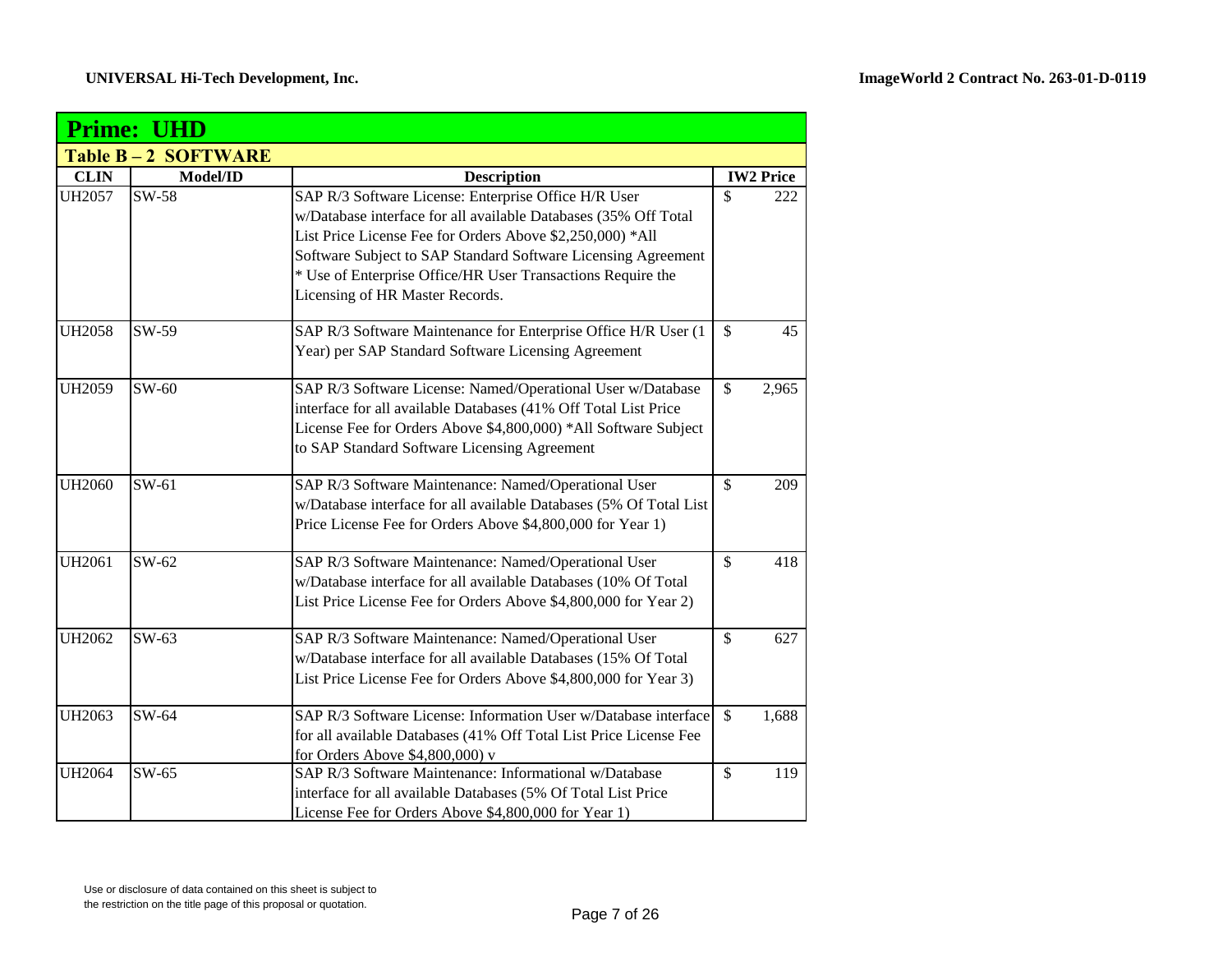|               | <b>Prime: UHD</b>         |                                                                                                                                                                                                                                                               |               |                  |  |
|---------------|---------------------------|---------------------------------------------------------------------------------------------------------------------------------------------------------------------------------------------------------------------------------------------------------------|---------------|------------------|--|
|               | <b>Table B-2 SOFTWARE</b> |                                                                                                                                                                                                                                                               |               |                  |  |
| <b>CLIN</b>   | Model/ID                  | <b>Description</b>                                                                                                                                                                                                                                            |               | <b>IW2 Price</b> |  |
| <b>UH2065</b> | SW-66                     | SAP R/3 Software Maintenance: Informational User w/Database<br>interface for all available Databases (10% Of Total List Price<br>License Fee for Orders Above \$4,800,000 for Year 2)                                                                         | $\mathcal{S}$ | 238              |  |
| UH2066        | SW-67                     | SAP R/3 Software Maintenance: Informational User w/Database<br>interface for all available Databases (15% Of Total List Price<br>License Fee for Orders Above \$4,800,000 for Year 3)                                                                         | $\mathcal{S}$ | 357              |  |
| <b>UH2067</b> | SW-68                     | SAP R/3 Software License: Acquisitions and Confirmation User<br>w/Database interface for all available Databases (41% Off Total<br>List Price License Fee for Orders Above \$4,800,000) *All<br>Software Subject to SAP Standard Software Licensing Agreement | $\mathcal{S}$ | 1,369            |  |
| <b>UH2068</b> | SW-69                     | SAP R/3 Software Maintenance: Acquisitions and Confirmation<br>User w/Database interface for all available Databases (5% Of<br>Total List Price License Fee for Orders Above \$4,800,000 for<br>Year $1)$                                                     | $\mathcal{S}$ | 97               |  |
| <b>UH2069</b> | SW-70                     | SAP R/3 Software Maintenance: Acquisitions and Confirmation<br>User w/Database interface for all available Databases (10% Of<br>Total List Price License Fee for Orders Above \$4,800,000 for<br>Year 2)                                                      | $\mathcal{S}$ | 194              |  |
| <b>UH2070</b> | $SW-71$                   | SAP R/3 Software Maintenance: Acquisitions and Confirmation<br>User w/Database interface for all available Databases (15% Of<br>Total List Price License Fee for Orders Above \$4,800,000 for<br>Year 3)                                                      | $\mathcal{S}$ | 291              |  |
| <b>UH2071</b> | SW-72                     | SAP R/3 Software License: ABAP/4 Development Workbench<br>Users w/Database interface for all available Databases (41% Off<br>Total List Price License Fee for Orders Above \$4,800,000) *All<br>Software Subject to SAP Standard Software Licensing Agreement | $\mathcal{S}$ | 5,199            |  |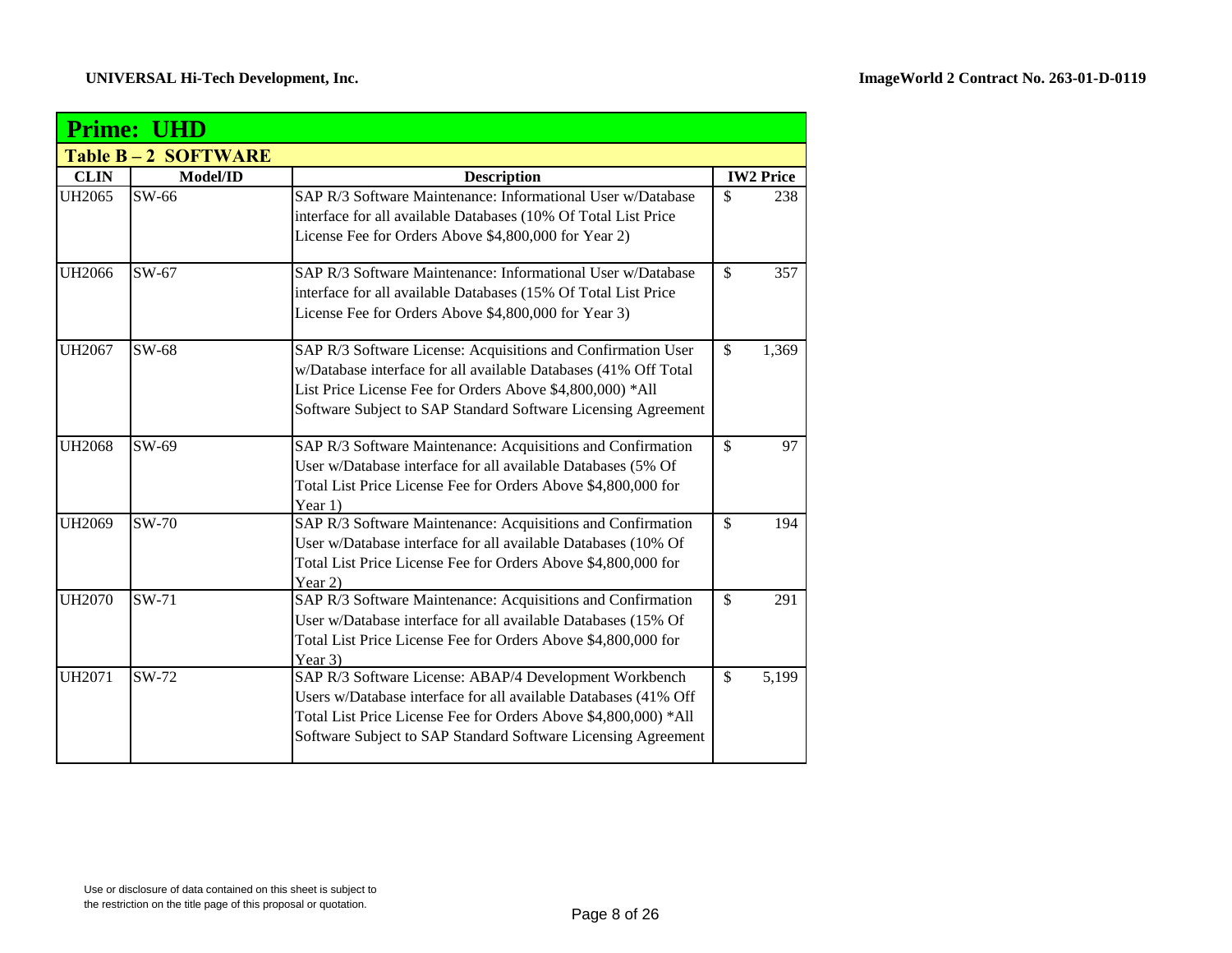|               | <b>Prime: UHD</b>  |                                                                                      |               |                  |  |
|---------------|--------------------|--------------------------------------------------------------------------------------|---------------|------------------|--|
|               | Table B-2 SOFTWARE |                                                                                      |               |                  |  |
| <b>CLIN</b>   | Model/ID           | <b>Description</b>                                                                   |               | <b>IW2 Price</b> |  |
| UH2072        | $SW-73$            | SAP R/3 Software Maintenance: ABAP/4 Development                                     | $\mathcal{S}$ | 377              |  |
|               |                    | Workbench Users w/Database interface for all available Databases                     |               |                  |  |
|               |                    | (5% Of Total List Price License Fee for Orders Above \$4,800,000                     |               |                  |  |
|               |                    | for Year 1)                                                                          |               |                  |  |
| <b>UH2073</b> | SW-74              | SAP R/3 Software Maintenance: ABAP/4 Development                                     | $\mathcal{S}$ | 754              |  |
|               |                    | Workbench Users w/Database interface for all available Databases                     |               |                  |  |
|               |                    | (10% Of Total List Price License Fee for Orders Above                                |               |                  |  |
|               |                    | \$4,800,000 for Year 2)                                                              |               |                  |  |
| UH2074        | SW-75              | SAP R/3 Software Maintenance: ABAP/4 Development                                     | $\mathcal{S}$ | 1,131            |  |
|               |                    | Workbench Users w/Database interface for all available Databases                     |               |                  |  |
|               |                    | (15% Of Total List Price License Fee for Orders Above                                |               |                  |  |
|               |                    | \$4,800,000 for Year 3)<br>SAP R/3 Software License: Basis/Workflow Users w/Database |               |                  |  |
| <b>UH2075</b> | SW-76              |                                                                                      | $\mathcal{S}$ | 411              |  |
|               |                    | interface for all available Databases (41% Off Total List Price                      |               |                  |  |
|               |                    | License Fee for Orders Above \$4,800,000) *All Software Subject                      |               |                  |  |
|               |                    | to SAP Standard Software Licensing Agreement                                         |               |                  |  |
| <b>UH2076</b> | SW-77              | SAP R/3 Software Maintenance: Basis/Workflow Users                                   | $\mathcal{S}$ | 29               |  |
|               |                    | w/Database interface for all available Databases (5% Of Total List                   |               |                  |  |
|               |                    | Price License Fee for Orders Above \$4,800,000 for Year 1)                           |               |                  |  |
|               |                    |                                                                                      |               |                  |  |
| <b>UH2077</b> | <b>SW-78</b>       | SAP R/3 Software Maintenance: Basis/Workflow Users                                   | $\mathbb{S}$  | 58               |  |
|               |                    | w/Database interface for all available Databases (10% Of Total                       |               |                  |  |
|               |                    | List Price License Fee for Orders Above \$4,800,000 for Year 2)                      |               |                  |  |
| <b>UH2078</b> | SW-79              | SAP R/3 Software Maintenance: Enterprise Office H/R User                             | $\mathcal{S}$ | 87               |  |
|               |                    | w/Database interface for all available Databases (15% Of Total                       |               |                  |  |
|               |                    | List Price License Fee for Orders Above \$4,800,000 for Year 3)                      |               |                  |  |
|               |                    |                                                                                      |               |                  |  |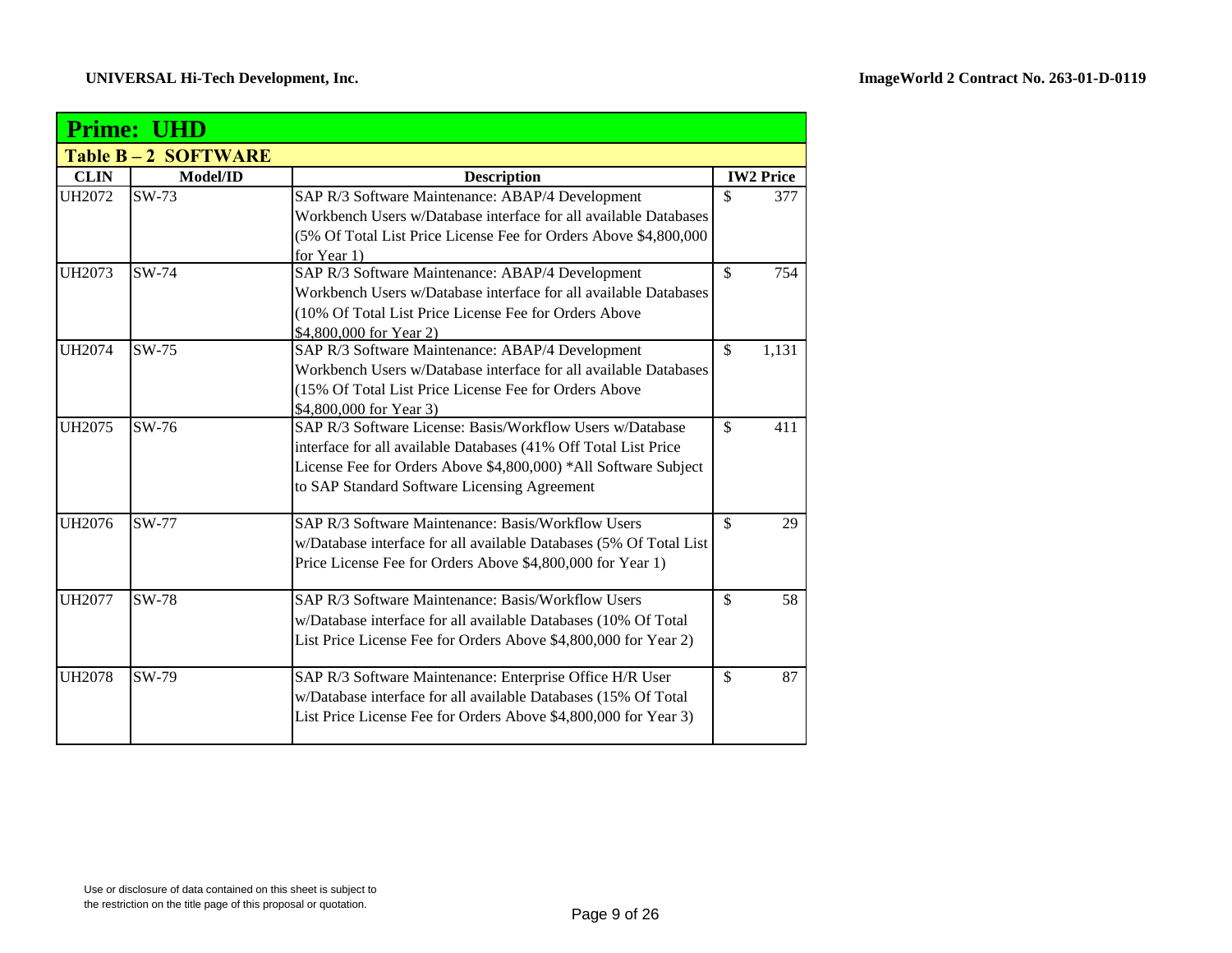|               | <b>Prime: UHD</b>         |                                                                                                                                                                                                                                                                                                                                                         |               |                  |
|---------------|---------------------------|---------------------------------------------------------------------------------------------------------------------------------------------------------------------------------------------------------------------------------------------------------------------------------------------------------------------------------------------------------|---------------|------------------|
|               | <b>Table B-2 SOFTWARE</b> |                                                                                                                                                                                                                                                                                                                                                         |               |                  |
| <b>CLIN</b>   | Model/ID                  | <b>Description</b>                                                                                                                                                                                                                                                                                                                                      |               | <b>IW2 Price</b> |
| UH2079        | <b>SW-80</b>              | SAP R/3 Software License: Enterprise Office H/R User<br>w/Database interface for all available Databases (41% Off Total<br>List Price License Fee for Orders Above \$4,800,000) *All<br>Software Subject to SAP Standard Software Licensing Agreement<br>* Use of Enterprise Office/HR User Transactions Require the<br>Licensing of HR Master Records. | \$            | 213              |
| <b>UH2080</b> | SW-81                     | SAP R/3 Software Maintenance: Enterprise Office H/R User<br>w/Database interface for all available Databases (5% Of Total List<br>Price License Fee for Orders Above \$4,800,000 for Year 1)                                                                                                                                                            | $\mathbb{S}$  | 15               |
| <b>UH2081</b> | SW-82                     | SAP R/3 Software Maintenance: Enterprise Office H/R User<br>w/Database interface for all available Databases (10% Of Total<br>List Price License Fee for Orders Above \$4,800,000 for Year 2)                                                                                                                                                           | $\mathcal{S}$ | 30               |
| <b>UH2082</b> | SW-83                     | SAP R/3 Software Maintenance: Enterprise Office H/R User<br>w/Database interface for all available Databases (15% Of Total<br>List Price License Fee for Orders Above \$4,800,000 for Year 3)                                                                                                                                                           | $\mathbb{S}$  | 45               |
| <b>UH2083</b> | SW-84                     | SAP R/3 Software License: Named/Operational User w/Database<br>interface for all available Databases (48% Off Total List Price<br>License Fee for Orders Above \$9,400,000) *All Software Subject<br>to SAP Standard Software Licensing Agreement                                                                                                       | $\mathsf{\$}$ | 2,824            |
| <b>UH2084</b> | SW-85                     | SAP R/3 Software Maintenance: Named/Operational User<br>w/Database interface for all available Databases (5% Of Total List<br>Price License Fee for Orders Above \$9,400,000 for Year 1)                                                                                                                                                                | $\mathcal{S}$ | 209              |
| <b>UH2085</b> | SW-86                     | SAP R/3 Software Maintenance: Named/Operational User<br>w/Database interface for all available Databases (10% Of Total<br>List Price License Fee for Orders Above \$9,400,000 for Year 2)                                                                                                                                                               | $\mathcal{S}$ | 418              |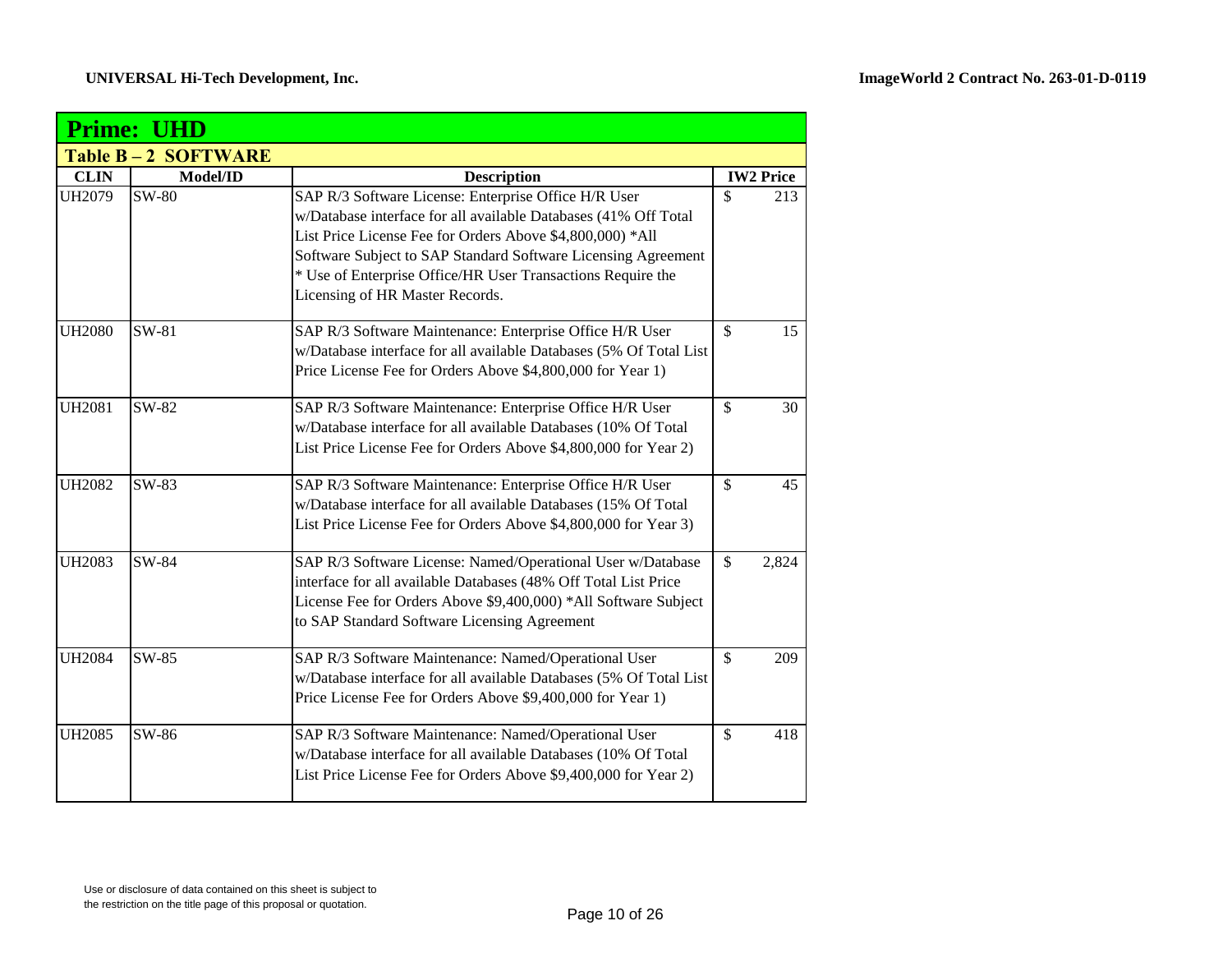|               | <b>Prime: UHD</b>         |                                                                                                                                                                                                                                                               |                           |                  |
|---------------|---------------------------|---------------------------------------------------------------------------------------------------------------------------------------------------------------------------------------------------------------------------------------------------------------|---------------------------|------------------|
|               | <b>Table B-2 SOFTWARE</b> |                                                                                                                                                                                                                                                               |                           |                  |
| <b>CLIN</b>   | Model/ID                  | <b>Description</b>                                                                                                                                                                                                                                            |                           | <b>IW2</b> Price |
| <b>UH2086</b> | SW-87                     | SAP R/3 Software Maintenance: Named/Operational User<br>w/Database interface for all available Databases (15% Of Total<br>List Price License Fee for Orders Above \$9,400,000 for Year 3)                                                                     | \$                        | 627              |
| <b>UH2087</b> | <b>SW-88</b>              | SAP R/3 Software License: Information User w/Database interface<br>for all available Databases (48% Off Total List Price License Fee<br>for Orders Above \$9,400,000) *All Software Subject to SAP<br><b>Standard Software Licensing Agreement</b>            | $\mathcal{S}$             | 1,608            |
| <b>UH2088</b> | SW-89                     | SAP R/3 Software Maintenance: Informational User w/Database<br>interface for all available Databases (5% Of Total List Price<br>License Fee for Orders Above \$9,400,000 for Year 1)                                                                          | \$                        | 119              |
| <b>UH2089</b> | SW-90                     | SAP R/3 Software Maintenance: Informational User w/Database<br>interface for all available Databases (10% Of Total List Price<br>License Fee for Orders Above \$9,400,000 for Year 2)                                                                         | \$                        | 238              |
| <b>UH2090</b> | SW-91                     | SAP R/3 Software Maintenance: Informational User w/Database<br>interface for all available Databases (15% Of Total List Price<br>License Fee for Orders Above \$9,400,000 for Year 3)                                                                         | \$                        | 357              |
| <b>UH2091</b> | SW-92                     | SAP R/3 Software License: Acquisitions and Confirmation User<br>w/Database interface for all available Databases (48% Off Total<br>List Price License Fee for Orders Above \$9,400,000) *All<br>Software Subject to SAP Standard Software Licensing Agreement | \$                        | 1,304            |
| <b>UH2092</b> | SW-93                     | SAP R/3 Software Maintenance: Acquisitions and Confirmation<br>User w/Database interface for all available Databases (5% Of<br>Total List Price License Fee for Orders Above \$9,400,000 for<br>Year 1)                                                       | \$                        | 97               |
| <b>UH2093</b> | $SW-94$                   | SAP R/3 Software Maintenance: Acquisitions and Confirmation<br>User w/Database interface for all available Databases (10% Of<br>Total List Price License Fee for Orders Above \$9,400,000 for<br>Year 2)                                                      | $\boldsymbol{\mathsf{S}}$ | 194              |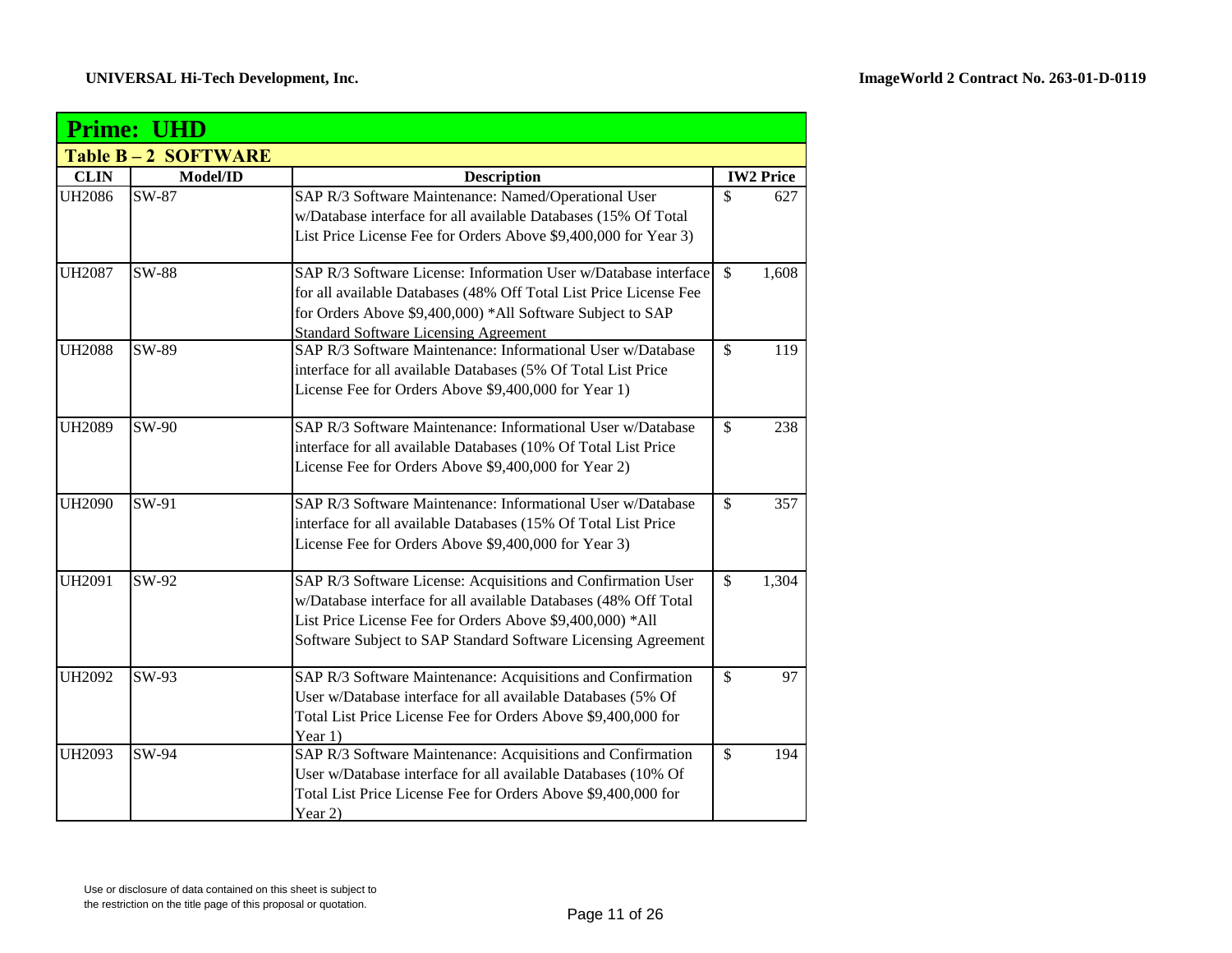|               | <b>Prime: UHD</b>         |                                                                    |                    |                  |
|---------------|---------------------------|--------------------------------------------------------------------|--------------------|------------------|
|               | <b>Table B-2 SOFTWARE</b> |                                                                    |                    |                  |
| <b>CLIN</b>   | Model/ID                  | <b>Description</b>                                                 |                    | <b>IW2 Price</b> |
| <b>UH2094</b> | SW-95                     | SAP R/3 Software Maintenance: Acquisitions and Confirmation        | $\mathbb{S}$       | 291              |
|               |                           | User w/Database interface for all available Databases (15% Of      |                    |                  |
|               |                           | Total List Price License Fee for Orders Above \$9,400,000 for      |                    |                  |
|               |                           | Year 3)                                                            |                    |                  |
| <b>UH2095</b> | SW-96                     | SAP R/3 Software License: ABAP/4 Development Workbench             | $\mathbf{\hat{S}}$ | 4,953            |
|               |                           | Users w/Database interface for all available Databases (48% Off    |                    |                  |
|               |                           | Total List Price License Fee for Orders Above \$9,400,000) *All    |                    |                  |
|               |                           | Software Subject to SAP Standard Software Licensing Agreement      |                    |                  |
| <b>UH2096</b> | SW-97                     | SAP R/3 Software Maintenance: ABAP/4 Development                   | $\mathcal{S}$      | 377              |
|               |                           | Workbench Users w/Database interface for all available Databases   |                    |                  |
|               |                           | (5% Of Total List Price License Fee for Orders Above \$9,400,000   |                    |                  |
|               |                           | for Year 1)                                                        |                    |                  |
| <b>UH2097</b> | <b>SW-98</b>              | SAP R/3 Software Maintenance: ABAP/4 Development                   | $\mathcal{S}$      | 754              |
|               |                           | Workbench Users w/Database interface for all available Databases   |                    |                  |
|               |                           | (10% Of Total List Price License Fee for Orders Above              |                    |                  |
|               |                           | \$9,400,000 for Year 2)                                            |                    |                  |
| <b>UH2098</b> | SW-99                     | SAP R/3 Software Maintenance: ABAP/4 Development                   | $\mathcal{S}$      | 1,131            |
|               |                           | Workbench Users w/Database interface for all available Databases   |                    |                  |
|               |                           | (15% Of Total List Price License Fee for Orders Above              |                    |                  |
|               |                           | \$9,400,000 for Year 3)                                            |                    |                  |
| <b>UH2099</b> | SW-100                    | SAP R/3 Software License: Basis/Workflow Users w/Database          | $\mathcal{S}$      | 392              |
|               |                           | interface for all available Databases (48% Off Total List Price    |                    |                  |
|               |                           | License Fee for Orders Above \$9,400,000) *All Software Subject    |                    |                  |
|               |                           | to SAP Standard Software Licensing Agreement                       |                    |                  |
| <b>UH2100</b> | SW-101                    | SAP R/3 Software Maintenance: Basis/Workflow Users                 | $\mathbf{\hat{S}}$ | 29               |
|               |                           | w/Database interface for all available Databases (5% Of Total List |                    |                  |
|               |                           | Price License Fee for Orders Above \$9,400,000 for Year 1)         |                    |                  |
|               |                           |                                                                    |                    |                  |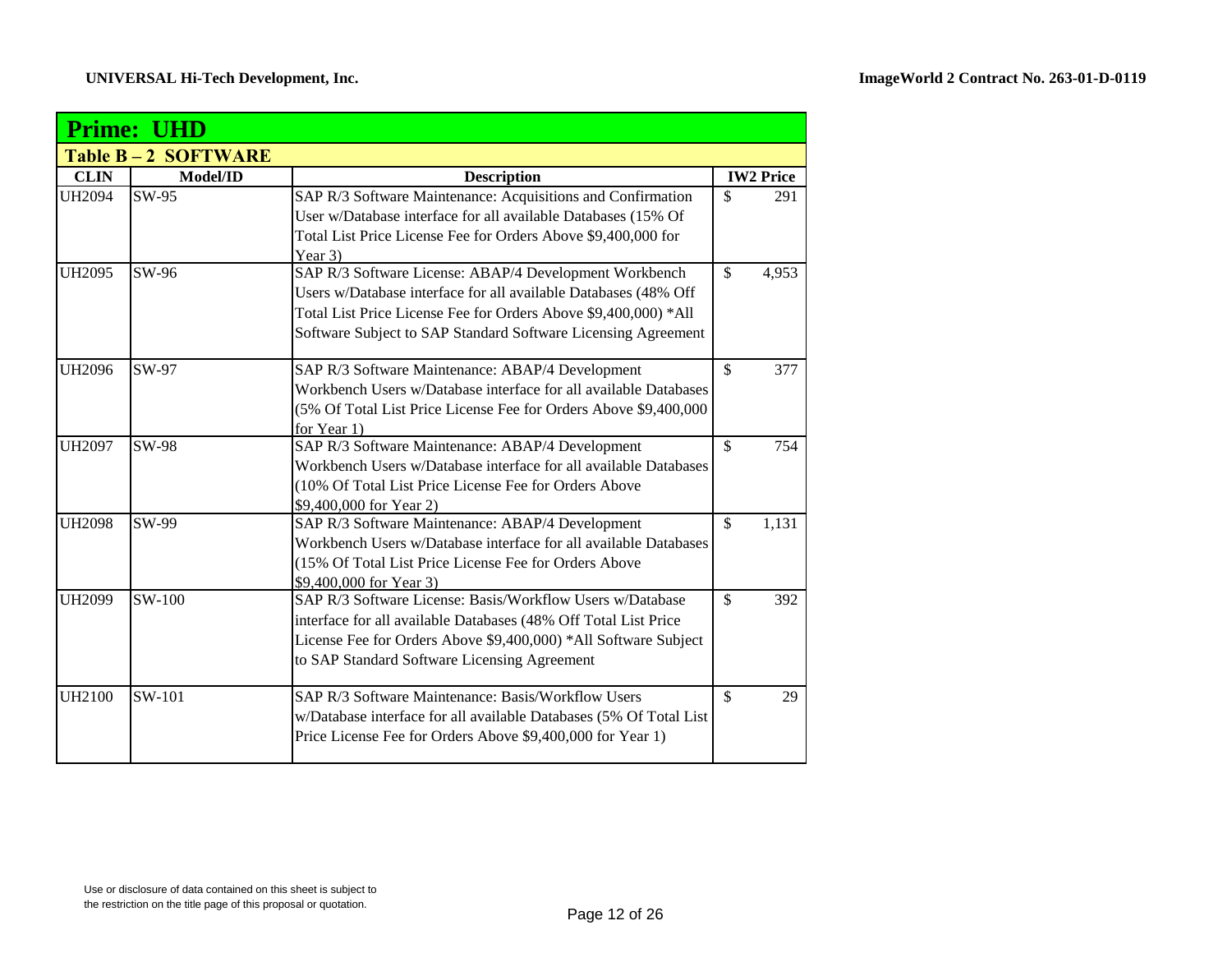|               | <b>Prime: UHD</b>  |                                                                                                                                                                                                                                                                                                                                                         |                    |                  |
|---------------|--------------------|---------------------------------------------------------------------------------------------------------------------------------------------------------------------------------------------------------------------------------------------------------------------------------------------------------------------------------------------------------|--------------------|------------------|
|               | Table B-2 SOFTWARE |                                                                                                                                                                                                                                                                                                                                                         |                    |                  |
| <b>CLIN</b>   | Model/ID           | <b>Description</b>                                                                                                                                                                                                                                                                                                                                      |                    | <b>IW2 Price</b> |
| <b>UH2101</b> | SW-102             | SAP R/3 Software Maintenance: Basis/Workflow Users<br>w/Database interface for all available Databases (10% Of Total<br>List Price License Fee for Orders Above \$9,400,000 for Year 2)                                                                                                                                                                 | $\mathcal{S}$      | 58               |
| <b>UH2102</b> | SW-103             | SAP R/3 Software Maintenance: Enterprise Office H/R User<br>w/Database interface for all available Databases (15% Of Total<br>List Price License Fee for Orders Above \$9,400,000 for Year 3)                                                                                                                                                           | $\mathcal{S}$      | 87               |
| UH2103        | SW-104             | SAP R/3 Software License: Enterprise Office H/R User<br>w/Database interface for all available Databases (48% Off Total<br>List Price License Fee for Orders Above \$9,400,000) *All<br>Software Subject to SAP Standard Software Licensing Agreement<br>* Use of Enterprise Office/HR User Transactions Require the<br>Licensing of HR Master Records. | $\mathcal{S}$      | 203              |
| UH2104        | SW-105             | SAP R/3 Software Maintenance: Enterprise Office H/R User<br>w/Database interface for all available Databases (5% Of Total List<br>Price License Fee for Orders Above \$9,400,000 for Year 1)                                                                                                                                                            | $\mathbb{S}$       | 15               |
| UH2105        | SW-106             | SAP R/3 Software Maintenance: Enterprise Office H/R User<br>w/Database interface for all available Databases (10% Of Total<br>List Price License Fee for Orders Above \$9,400,000 for Year 2)                                                                                                                                                           | $\mathcal{S}$      | 30               |
| <b>UH2106</b> | SW-107             | SAP R/3 Software Maintenance: Enterprise Office H/R User<br>w/Database interface for all available Databases (15% Of Total<br>List Price License Fee for Orders Above \$9,400,000 for Year 3)                                                                                                                                                           | $\mathbf{\hat{S}}$ | 45               |
| <b>UH2107</b> | SW-108             | Human Resources - Master Record License: PA Personnel<br>Adminstration and Payroll (1 to 1000 Master Records) *All<br>Software Subject to SAP Standard Software Licensing Agreement                                                                                                                                                                     | $\mathbb{S}$       | 46,957           |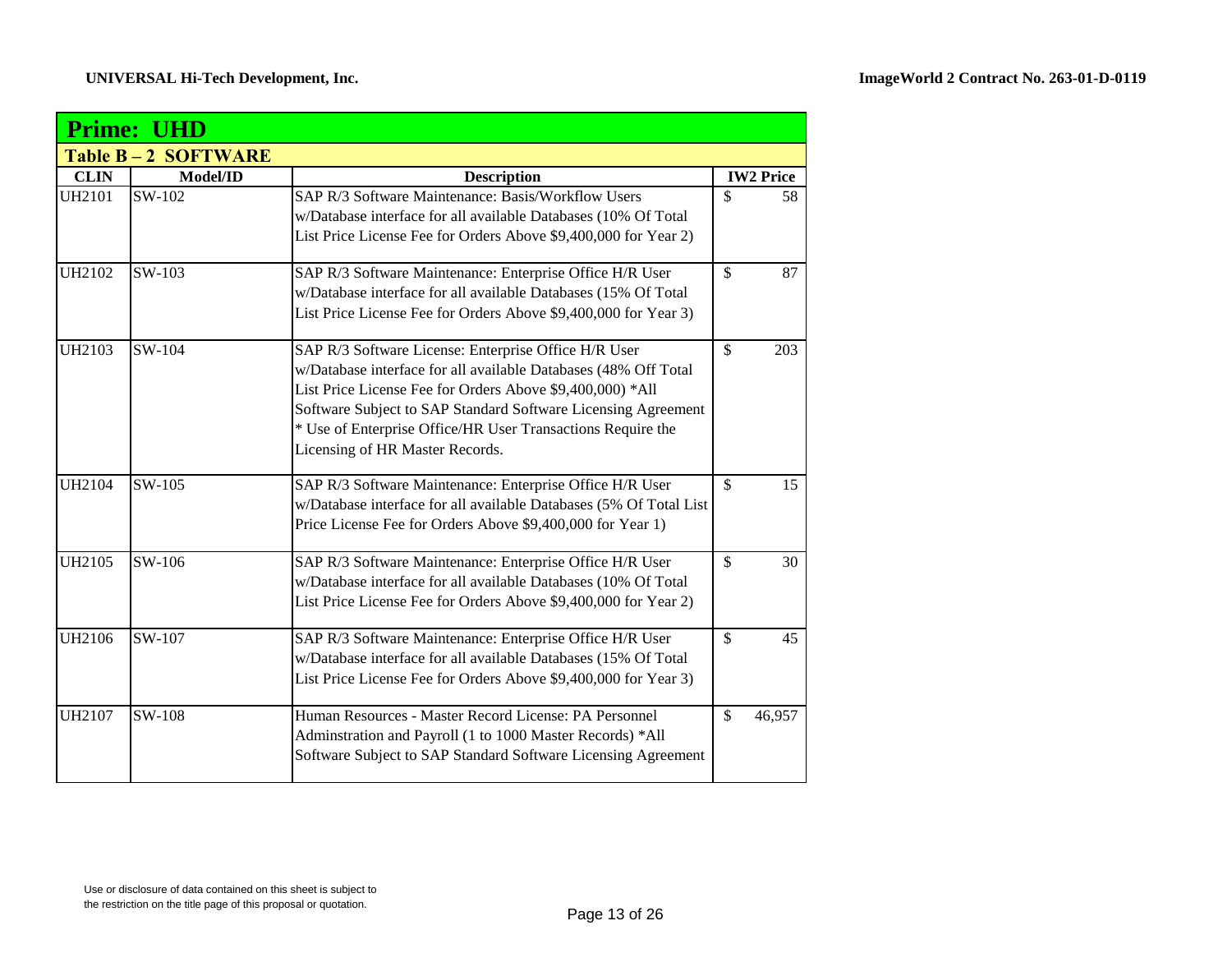|               | <b>Prime: UHD</b>         |                                                                      |              |                  |
|---------------|---------------------------|----------------------------------------------------------------------|--------------|------------------|
|               | <b>Table B-2 SOFTWARE</b> |                                                                      |              |                  |
| <b>CLIN</b>   | Model/ID                  | <b>Description</b>                                                   |              | <b>IW2 Price</b> |
| <b>UH2108</b> | SW-109                    | Human Resources - Master Record Maintenance (1 Year): PA             | \$           | 8,100            |
|               |                           | Personnel Adminstration and Payroll (1 to 1000 Master Records)       |              |                  |
| <b>UH2109</b> | SW-110                    | Human Resources - Master Record License: PA Personnel                | $\mathbb{S}$ | 93,913           |
|               |                           | Adminstration and Payroll (1001 to 2000 Master Records) *All         |              |                  |
|               |                           | Software Subject to SAP Standard Software Licensing Agreement        |              |                  |
| <b>UH2110</b> | SW-111                    | Human Resources - Master Record Maintenance (1 Year): PA             | $\mathbb{S}$ | 16,200           |
|               |                           | Personnel Adminstration and Payroll (1001 to 2000 Master<br>Records) |              |                  |
| <b>UH2111</b> | SW-112                    | Human Resources - Master Record License : PA Personnel               | \$           | 140,870          |
|               |                           | Adminstration and Payroll (2001 to 3000 Master Records) *All         |              |                  |
|               |                           | Software Subject to SAP Standard Software Licensing Agreement        |              |                  |
| UH2112        | SW-113                    | Human Resources - Master Record Maintenance (1 Year) : PA            | $\mathbb{S}$ | 24,300           |
|               |                           | Personnel Adminstration and Payroll (2001 to 3000 Master<br>Records) |              |                  |
| UH2113        | SW-114                    | Human Resources - Master Record License: PA Personnel                | \$           | 187,826          |
|               |                           | Adminstration and Payroll (3001 to 4000 Master Records) *All         |              |                  |
|               |                           | Software Subject to SAP Standard Software Licensing Agreement        |              |                  |
| <b>UH2114</b> | SW-115                    | Human Resources - Master Record Maintenance (1 Year): PA             | $\mathbb{S}$ | 32,400           |
|               |                           | Personnel Adminstration and Payroll (3001 to 4000 Master             |              |                  |
|               |                           | Records)                                                             |              |                  |
| UH2115        | SW-116                    | Human Resources - Master Record License: PA Personnel                | \$           | 234,783          |
|               |                           | Adminstration and Payroll (4001 to 5000 Master Records) *All         |              |                  |
|               |                           | Software Subject to SAP Standard Software Licensing Agreement        |              |                  |
| <b>UH2116</b> | SW-117                    | Human Resources - Master Record Maintenance (1 Year): PA             | $\mathbb{S}$ | 40,500           |
|               |                           | Personnel Adminstration and Payroll (4001 to 5000 Master             |              |                  |
|               |                           | Records)                                                             |              |                  |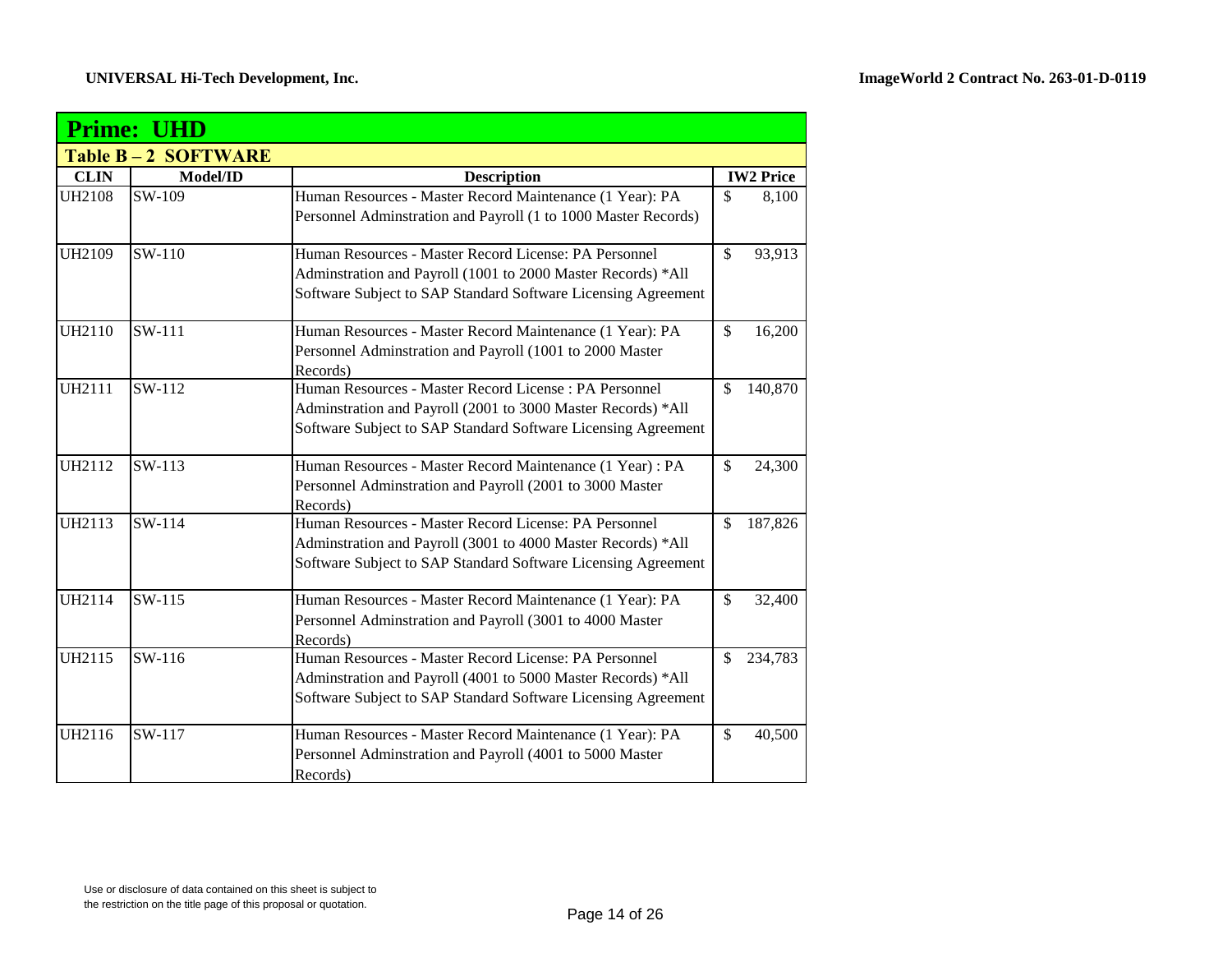|               | <b>Prime: UHD</b>  |                                                                                                                                                                                           |                    |                  |  |  |
|---------------|--------------------|-------------------------------------------------------------------------------------------------------------------------------------------------------------------------------------------|--------------------|------------------|--|--|
|               | Table B-2 SOFTWARE |                                                                                                                                                                                           |                    |                  |  |  |
| <b>CLIN</b>   | Model/ID           | <b>Description</b>                                                                                                                                                                        |                    | <b>IW2 Price</b> |  |  |
| UH2117        | SW-118             | Human Resources - Master Record License : PA Personnel<br>Adminstration and Payroll (5001 to 10000 Master Records) *All<br>Software Subject to SAP Standard Software Licensing Agreement  | $\mathcal{S}$      | 281,739          |  |  |
| <b>UH2118</b> | SW-119             | Human Resources - Master Record Maintenance (1 Year) : PA<br>Personnel Adminstration and Payroll (5001 to 10000 Master<br>Records)                                                        | $\mathcal{S}$      | 48,600           |  |  |
| UH2119        | SW-120             | Human Resources - Master Record License: PA Personnel<br>Adminstration and Payroll (10001 to 15000 Master Records) *All<br>Software Subject to SAP Standard Software Licensing Agreement  | $\mathcal{S}$      | 326,957          |  |  |
| <b>UH2120</b> | SW-121             | Human Resources - Master Record Maintenance (1 Year): PA<br>Personnel Adminstration and Payroll (10001 to 15000 Master<br>Records)                                                        | $\mathbf{\hat{S}}$ | 56,400           |  |  |
| <b>UH2121</b> | SW-122             | Human Resources - Master Record License : PA Personnel<br>Adminstration and Payroll (15001 to 20000 Master Records) *All<br>Software Subject to SAP Standard Software Licensing Agreement | $\mathbb{S}$       | 373,913          |  |  |
| <b>UH2122</b> | SW-123             | Human Resources - Master Record Maintenance (1 Year) : PA<br>Personnel Adminstration and Payroll (15001 to 20000 Master<br>Records)                                                       | $\mathcal{S}$      | 64,500           |  |  |
| <b>UH2123</b> | SW-124             | Human Resources - Master Record License: PD Personnel<br>Planning and Development (1 to 1000 Master Records) *All<br>Software Subject to SAP Standard Software Licensing Agreement        | $\mathcal{S}$      | 23,478           |  |  |
| <b>UH2124</b> | SW-125             | Human Resources - Master Record Maintenance (1 Year): PD<br>Personnel Planning and Development (1 to 1000 Master Records)                                                                 | $\mathcal{S}$      | 4,050            |  |  |
| <b>UH2125</b> | $SW-126$           | Human Resources - Master Record License: PD Personnel<br>Planning and Development (1001 to 2000 Master Records) *All<br>Software Subject to SAP Standard Software Licensing Agreement     | $\mathbf{\hat{S}}$ | 46,957           |  |  |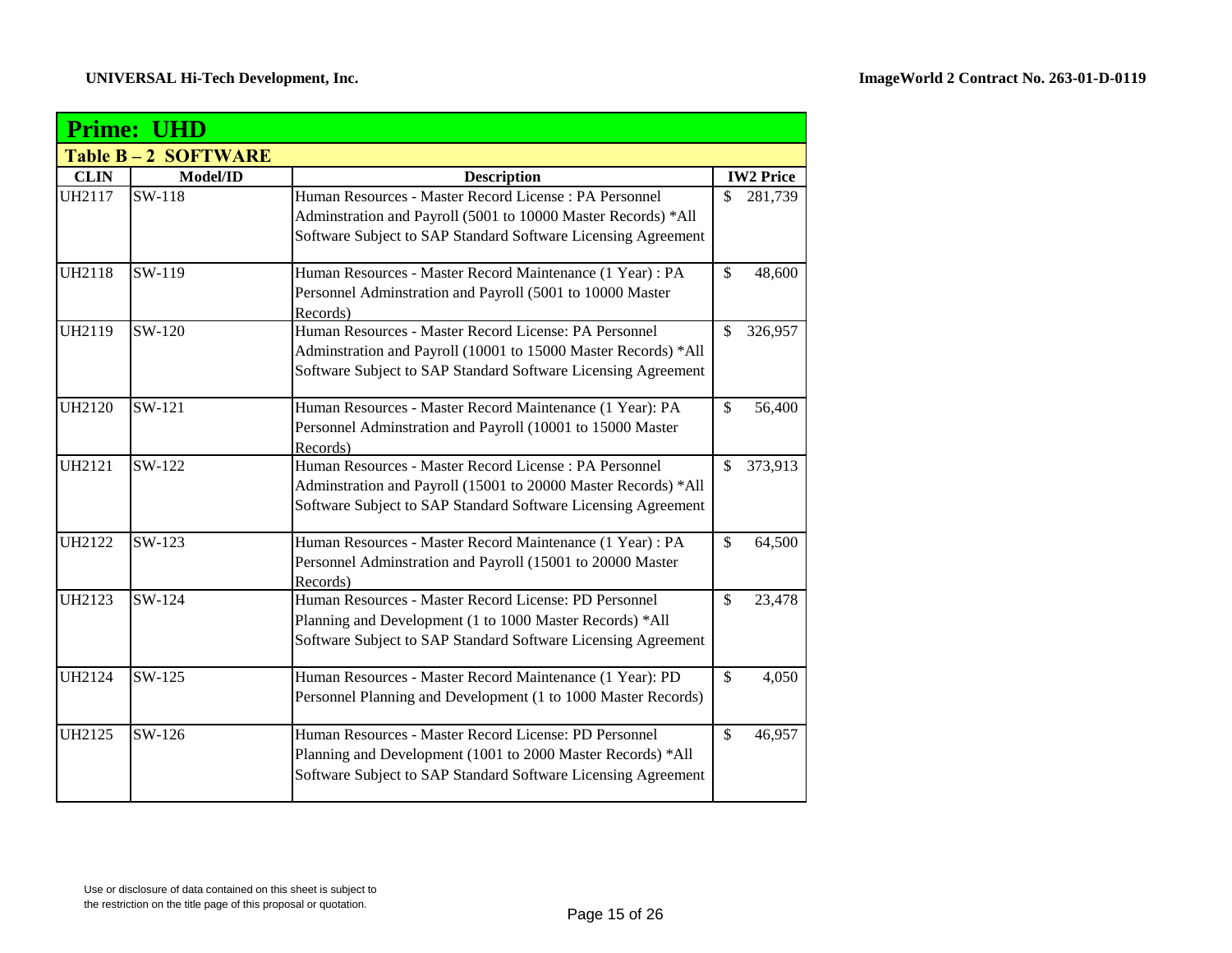|               | <b>Prime: UHD</b>         |                                                                     |                    |                  |
|---------------|---------------------------|---------------------------------------------------------------------|--------------------|------------------|
|               | <b>Table B-2 SOFTWARE</b> |                                                                     |                    |                  |
| <b>CLIN</b>   | Model/ID                  | <b>Description</b>                                                  |                    | <b>IW2 Price</b> |
| <b>UH2126</b> | SW-127                    | Human Resources - Master Record Maintenance (1 Year): PD            | $\mathcal{S}$      | 8,100            |
|               |                           | Personnel Planning and Development (1001 to 2000 Master             |                    |                  |
|               |                           | Records)                                                            |                    |                  |
| <b>UH2127</b> | SW-128                    | Human Resources - Master Record License: PD Personnel               | $\mathbf{\hat{S}}$ | 70,435           |
|               |                           | Planning and Development (2001 to 3000 Master Records) *All         |                    |                  |
|               |                           | Software Subject to SAP Standard Software Licensing Agreement       |                    |                  |
| <b>UH2128</b> | SW-129                    | Human Resources - Master Record Maintenance (1 Year): PD            | $\mathbb{S}$       | 12,150           |
|               |                           | Personnel Planning and Development (2001 to 3000 Master<br>Records) |                    |                  |
| <b>UH2129</b> | SW-130                    | Human Resources - Master Record License: PD Personnel               | $\mathbf{\hat{S}}$ | 93,913           |
|               |                           | Planning and Development (3001 to 4000 Master Records) *All         |                    |                  |
|               |                           | Software Subject to SAP Standard Software Licensing Agreement       |                    |                  |
|               |                           |                                                                     |                    |                  |
| <b>UH2130</b> | SW-131                    | Human Resources - Master Record Maintenance (1 Year): PD            | $\mathbb{S}$       | 16,200           |
|               |                           | Personnel Planning and Development (3001 to 4000 Master             |                    |                  |
|               |                           | Records)                                                            |                    |                  |
| <b>UH2131</b> | SW-132                    | Human Resources - Master Record License: PD Personnel               | $\mathcal{S}$      | 117,391          |
|               |                           | Planning and Development (4001 to 5000 Master Records) *All         |                    |                  |
|               |                           | Software Subject to SAP Standard Software Licensing Agreement       |                    |                  |
| <b>UH2132</b> | SW-133                    | Human Resources - Master Record Maintenance (1 Year): PD            | $\mathbb{S}$       | 20,250           |
|               |                           | Personnel Planning and Development (4001 to 5000 Master             |                    |                  |
|               |                           | Records)                                                            |                    |                  |
| UH2133        | SW-134                    | Human Resources - Master Record License: PD Personnel               | $\mathcal{S}$      | 140,870          |
|               |                           | Planning and Development (5001 to 10000 Master Records) *All        |                    |                  |
|               |                           | Software Subject to SAP Standard Software Licensing Agreement       |                    |                  |
| <b>UH2134</b> | SW-135                    | Human Resources - Master Record Maintenance (1 Year): PD            | $\mathcal{S}$      | 24,300           |
|               |                           | Personnel Planning and Development (5001 to 10000 Master            |                    |                  |
|               |                           | Records)                                                            |                    |                  |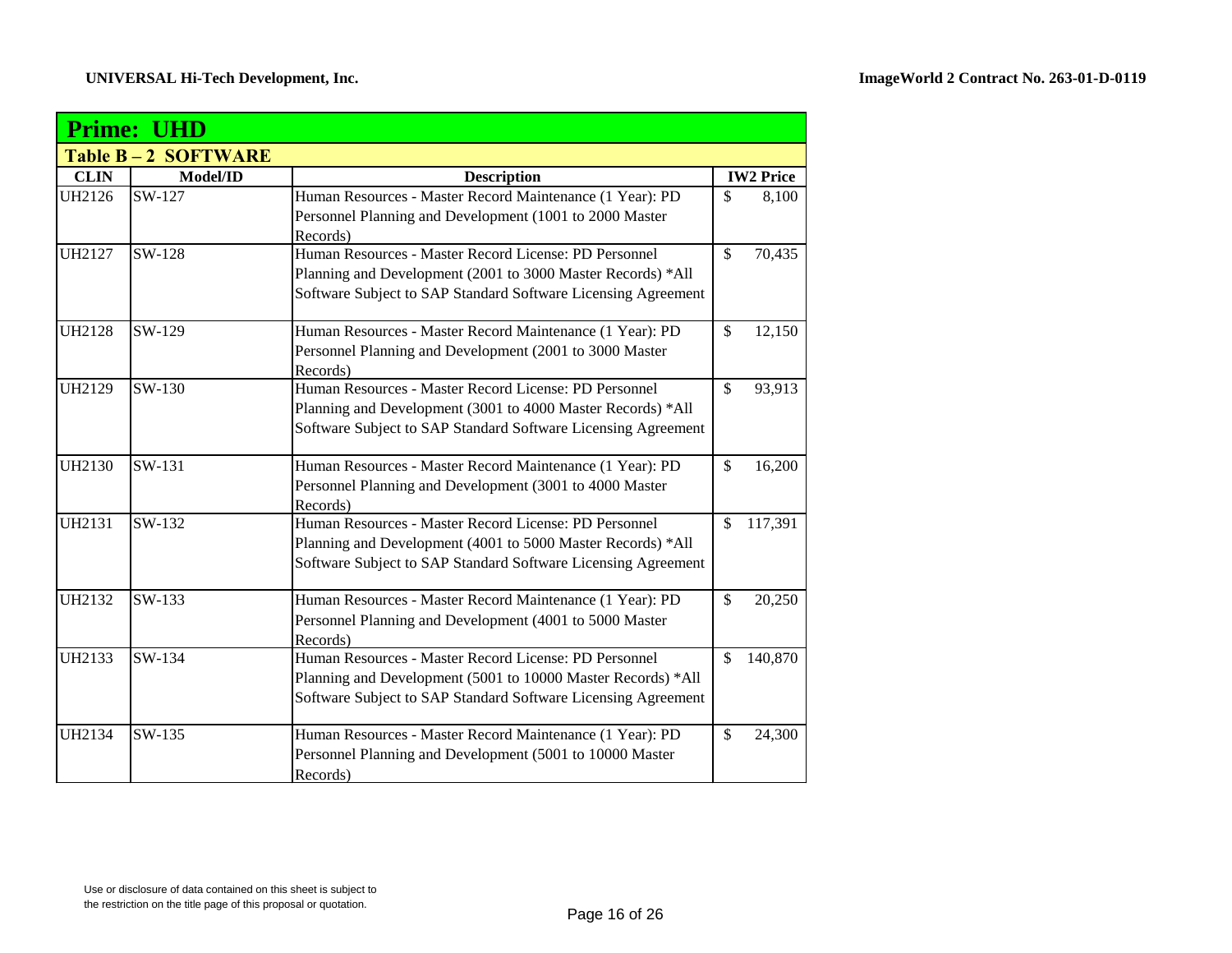|               | <b>Prime: UHD</b>  |                                                                                                                                                                                         |                    |                  |  |
|---------------|--------------------|-----------------------------------------------------------------------------------------------------------------------------------------------------------------------------------------|--------------------|------------------|--|
|               | Table B-2 SOFTWARE |                                                                                                                                                                                         |                    |                  |  |
| <b>CLIN</b>   | Model/ID           | <b>Description</b>                                                                                                                                                                      |                    | <b>IW2 Price</b> |  |
| UH2135        | SW-136             | Human Resources - Master Record License: PD Personnel<br>Planning and Development (10001 to 15000 Master Records) *All<br>Software Subject to SAP Standard Software Licensing Agreement | \$                 | 164,348          |  |
| UH2136        | SW-137             | Human Resources - Master Record Maintenance (1 Year): PD<br>Personnel Planning and Development (10001 to 15000 Master<br>Records)                                                       | $\mathbb{S}$       | 28,350           |  |
| UH2137        | SW-138             | Human Resources - Master Record License: PD Personnel<br>Planning and Development (15001 to 20000 Master Records) *All<br>Software Subject to SAP Standard Software Licensing Agreement | $\mathbf{\hat{S}}$ | 187,826          |  |
| <b>UH2138</b> | SW-139             | Human Resources - Master Record Maintenance (1 Year): PD<br>Personnel Planning and Development (15001 to 20000 Master<br>Records)                                                       | $\mathbb{S}$       | 32,400           |  |
| UH2139        | EPR-RME-qty        | e.POWER Records Management Edition (Includes:<br>WorkManager, Express, PC Docs Open, Foremost, Excelerator) -<br>10 seats Desktop License                                               | \$                 | 10,254           |  |
| <b>UH2140</b> | EPR-RME-qty        | e.POWER Records Management Edition (Includes:<br>WorkManager, Express, PC Docs Open, Foremost, Excelerator) -<br>25 seats Desktop License                                               | \$                 | 21,363           |  |
| <b>UH2141</b> | EPR-RME-qty        | e.POWER Records Management Edition (Includes:<br>WorkManager, Express, PC Docs Open, Foremost, Excelerator) -<br>50 seats Desktop License                                               | \$                 | 38,454           |  |
| UH2142        | EPR-RME-qty        | e.POWER Records Management Edition (Includes:<br>WorkManager, Express, PC Docs Open, Foremost, Excelerator) -<br>100 seats Desktop License                                              | \$                 | 76,909           |  |
| UH2143        | EPR-RME-qty        | e.POWER Records Management Edition (Includes:<br>WorkManager, Express, PC Docs Open, Foremost, Excelerator) -<br>250 seats Desktop License                                              | \$                 | 170,909          |  |
| <b>UH2144</b> | EPR-RME-qty        | e.POWER Records Management Edition (Includes:<br>WorkManager, Express, PC Docs Open, Foremost, Excelerator) -<br>500 seats Desktop License                                              | \$                 | 299,091          |  |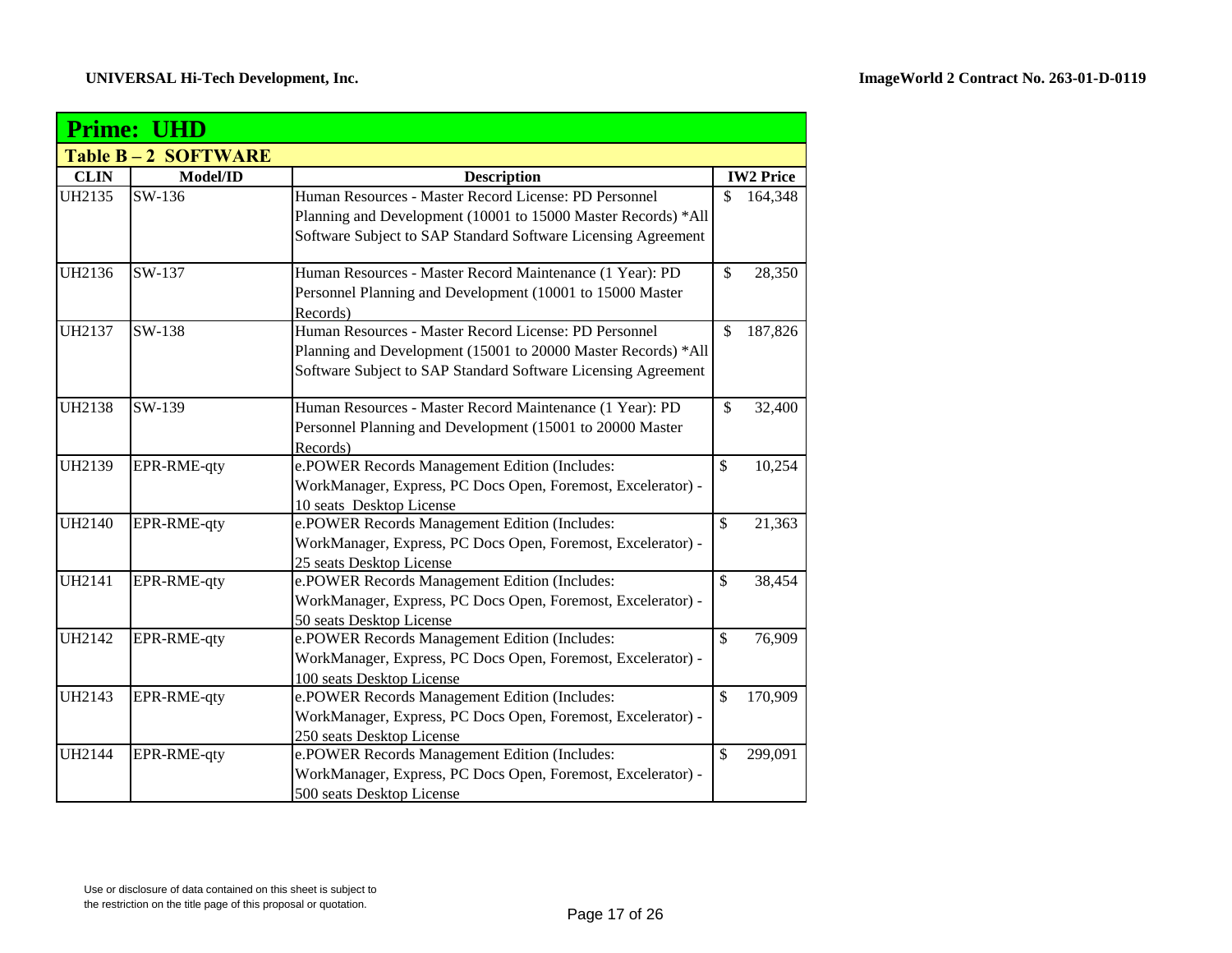|               | <b>Prime: UHD</b>         |                                                                                                      |               |                  |
|---------------|---------------------------|------------------------------------------------------------------------------------------------------|---------------|------------------|
|               | <b>Table B-2 SOFTWARE</b> |                                                                                                      |               |                  |
| <b>CLIN</b>   | Model/ID                  | <b>Description</b>                                                                                   |               | <b>IW2 Price</b> |
| UH2145        | EPR-RME-qty               | e.POWER Records Management Edition (Includes:                                                        | \$            | 512,727          |
|               |                           | WorkManager, Express, PC Docs Open, Foremost, Excelerator) -                                         |               |                  |
|               |                           | 1000 seats Desktop License                                                                           |               |                  |
| <b>UH2146</b> | EPR-RMEW-qty              | e.POWER Records Management Edition (Includes:                                                        | $\mathcal{S}$ | 5,128            |
|               |                           | WorkManager, Express, PC Docs Open, Foremost, Excelerator) -                                         |               |                  |
|               |                           | 10 seats Web License                                                                                 |               |                  |
| <b>UH2147</b> | EPR-RMEW-qty              | e.POWER Records Management Edition (Includes:                                                        | $\mathbb{S}$  | 10,682           |
|               |                           | WorkManager, Express, PC Docs Open, Foremost, Excelerator) -                                         |               |                  |
|               |                           | 25 seats Web License                                                                                 |               |                  |
| <b>UH2148</b> | EPR-RMEW-qty              | e.POWER Records Management Edition (Includes:                                                        | $\mathsf{\$}$ | 19,228           |
|               |                           | WorkManager, Express, PC Docs Open, Foremost, Excelerator) -                                         |               |                  |
|               |                           | 50 seats Web License                                                                                 |               |                  |
| UH2149        | EPR-RMEW-qty              | e.POWER Records Management Edition (Includes:                                                        | $\mathbb{S}$  | 38,454           |
|               |                           | WorkManager, Express, PC Docs Open, Foremost, Excelerator) -                                         |               |                  |
|               |                           | 100 seats Web License                                                                                |               |                  |
| <b>UH2150</b> | EPR-RMEW-qty              | e.POWER Records Management Edition (Includes:                                                        | $\mathcal{S}$ | 85,454           |
|               |                           | WorkManager, Express, PC Docs Open, Foremost, Excelerator) -                                         |               |                  |
|               |                           | 250 seats Web License                                                                                |               |                  |
| UH2151        | EPR-RMEW-qty              | e.POWER Records Management Edition (Includes:                                                        | \$            | 149,546          |
|               |                           | WorkManager, Express, PC Docs Open, Foremost, Excelerator) -                                         |               |                  |
|               |                           | 500 seats Web License                                                                                |               |                  |
| UH2152        | EPR-RMEW-qty              | e.POWER Records Management Edition (Includes:                                                        | \$            | 256,363          |
|               |                           | WorkManager, Express, PC Docs Open, Foremost, Excelerator) -                                         |               |                  |
|               |                           | 1000 seats Web License                                                                               |               |                  |
| UH2153        | EPR-FWE-qty               | e.POWER Framework Edition (Includes: WorkManager, Express,                                           | $\mathcal{S}$ | 6,381            |
| <b>UH2154</b> |                           | Excelerator) -10 seats Desktop License                                                               | $\mathcal{S}$ |                  |
|               | EPR-FWE-qty               | e.POWER Framework Edition (Includes: WorkManager, Express,                                           |               | 13,103           |
| UH2155        | EPR-FWE-qty               | Excelerator) -25 seats Desktop License<br>e.POWER Framework Edition (Includes: WorkManager, Express, | $\mathcal{S}$ | 22,787           |
|               |                           | Excelerator) -50 seats Desktop License                                                               |               |                  |
| UH2156        | EPR-FWE-qty               | e.POWER Framework Edition (Includes: WorkManager, Express,                                           | $\mathbb{S}$  | 45,576           |
|               |                           | Excelerator) -100 seats Desktop License                                                              |               |                  |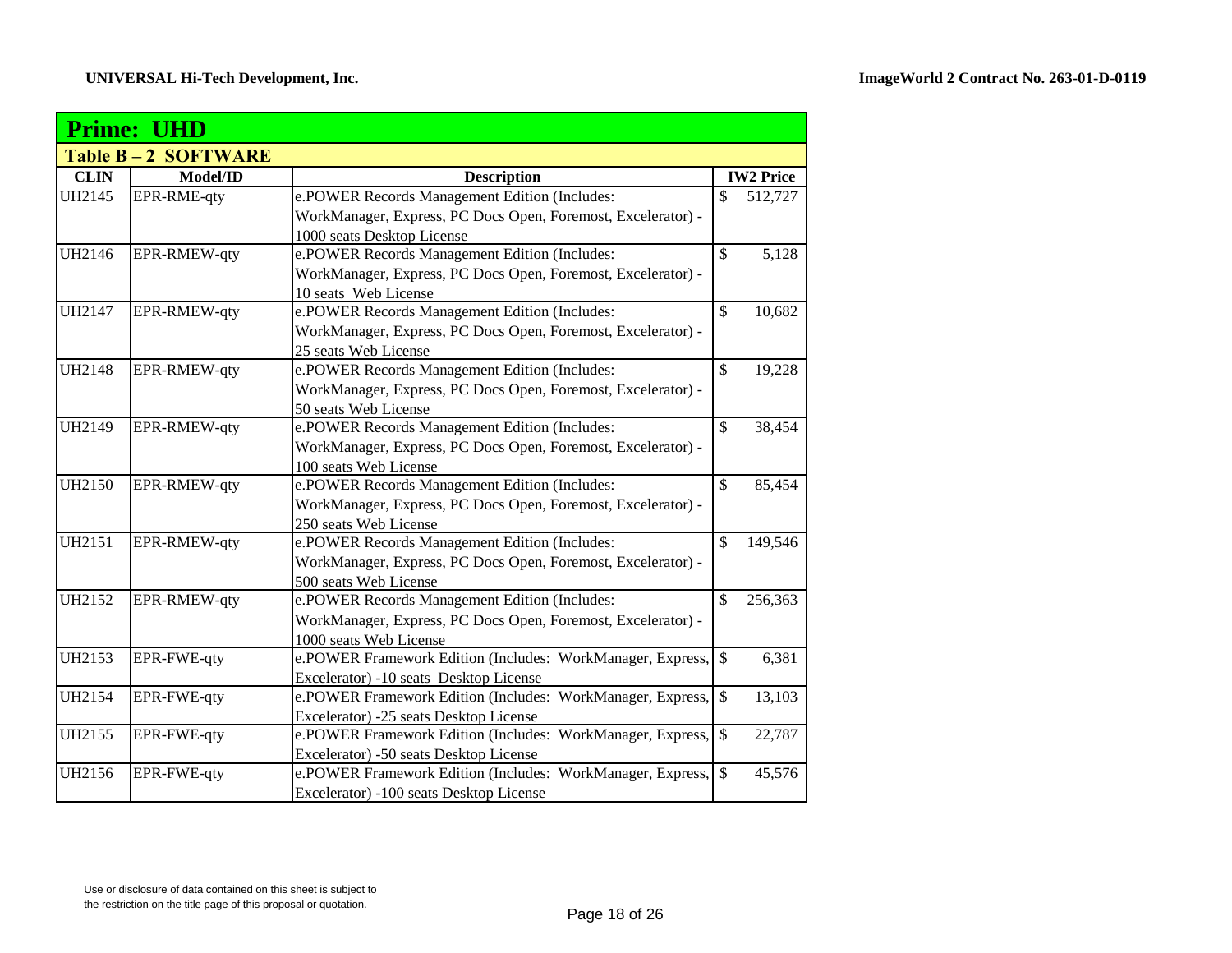|               | <b>Prime: UHD</b>  |                                                            |                           |                  |
|---------------|--------------------|------------------------------------------------------------|---------------------------|------------------|
|               | Table B-2 SOFTWARE |                                                            |                           |                  |
| <b>CLIN</b>   | Model/ID           | <b>Description</b>                                         |                           | <b>IW2</b> Price |
| UH2157        | EPR-FWE-qty        | e.POWER Framework Edition (Includes: WorkManager, Express, | \$                        | 96,848           |
|               |                    | Excelerator) -250 seats Desktop License                    |                           |                  |
| UH2158        | EPR-FWE-qty        | e.POWER Framework Edition (Includes: WorkManager, Express, | $\mathbb{S}$              | 170,909          |
|               |                    | Excelerator) -500 seats Desktop License                    |                           |                  |
| UH2159        | EPR-FWE-qty        | e.POWER Framework Edition (Includes: WorkManager, Express, | $\$$                      | 296,242          |
|               |                    | Excelerator) -1000 seats Desktop License                   |                           |                  |
| <b>UH2160</b> | EPR-FWEW-qty       | e.POWER Framework Edition (Includes: WorkManager, Express, | $\$$                      | 3,190            |
|               |                    | Excelerator) -10 seats Web License                         |                           |                  |
| UH2161        | EPR-FWEW-qty       | e.POWER Framework Edition (Includes: WorkManager, Express, | $\$$                      | 6,552            |
|               |                    | Excelerator) -25 seats Web License                         |                           |                  |
| UH2162        | EPR-FWEW-qty       | e.POWER Framework Edition (Includes: WorkManager, Express, | $\$$                      | 11,394           |
|               |                    | Excelerator) -50 seats Web License                         |                           |                  |
| UH2163        | EPR-FWEW-qty       | e.POWER Framework Edition (Includes: WorkManager, Express, | $\$$                      | 22,787           |
|               |                    | Excelerator) -100 seats Web License                        |                           |                  |
| UH2164        | EPR-FWEW-qty       | e.POWER Framework Edition (Includes: WorkManager, Express, | $\mathbb{S}$              | 48,424           |
|               |                    | Excelerator) -250 seats Web License                        |                           |                  |
| UH2165        | EPR-FWEW-qty       | e.POWER Framework Edition (Includes: WorkManager, Express, | $\mathbb{S}$              | 85,454           |
|               |                    | Excelerator) -500 seats Web License                        |                           |                  |
| UH2166        | EPR-FWEW-qty       | e.POWER Framework Edition (Includes: WorkManager, Express, | $\mathbb{S}$              | 148,121          |
|               |                    | Excelerator) -1000 seats Web License                       |                           |                  |
| UH2167        | EPR-WM-qty         | e.POWER Work Manager -10 seats Desktop License             | \$                        | 3,874            |
| <b>UH2168</b> | EPR-WM-qty         | e.POWER Work Manager -25 seats Desktop License             | \$                        | 8,546            |
| UH2169        | EPR-WM-qty         | e.POWER Work Manager -50 seats Desktop License             | \$                        | 14,813           |
| <b>UH2170</b> | EPR-WM-qty         | e.POWER Work Manager -100 seats Desktop License            | \$                        | 29,624           |
| UH2171        | EPR-WM-qty         | e.POWER Work Manager -250 seats Desktop License            | \$                        | 68,363           |
| UH2172        | EPR-WM-qty         | e.POWER Work Manager -500 seats Desktop License            | \$                        | 125,333          |
| UH2173        | EPR-WM-qty         | e.POWER Work Manager -1000 seats Desktop License           | \$                        | 227,879          |
| UH2174        | EPR-WMW-qty        | e.POWER Work Manager -10 seats Web License                 | $\boldsymbol{\mathsf{S}}$ | 1,937            |
| UH2175        | EPR-WMW-qty        | e.POWER Work Manager -25 seats Web License                 | $\overline{\mathcal{S}}$  | 4,272            |
| UH2176        | EPR-WMW-qty        | e.POWER Work Manager -50 seats Web License                 | $\overline{\mathcal{S}}$  | 7,406            |
| <b>UH2177</b> | EPR-WMW-qty        | e.POWER Work Manager -100 seats Web License                | $\overline{\mathcal{S}}$  | 14,813           |
| <b>UH2178</b> | EPR-WMW-qty        | e.POWER Work Manager -250 seats Web License                | $\overline{\$}$           | 34,182           |
| <b>UH2179</b> | EPR-WMW-qty        | e.POWER Work Manager -500 seats Web License                | $\overline{\mathcal{S}}$  | 62,667           |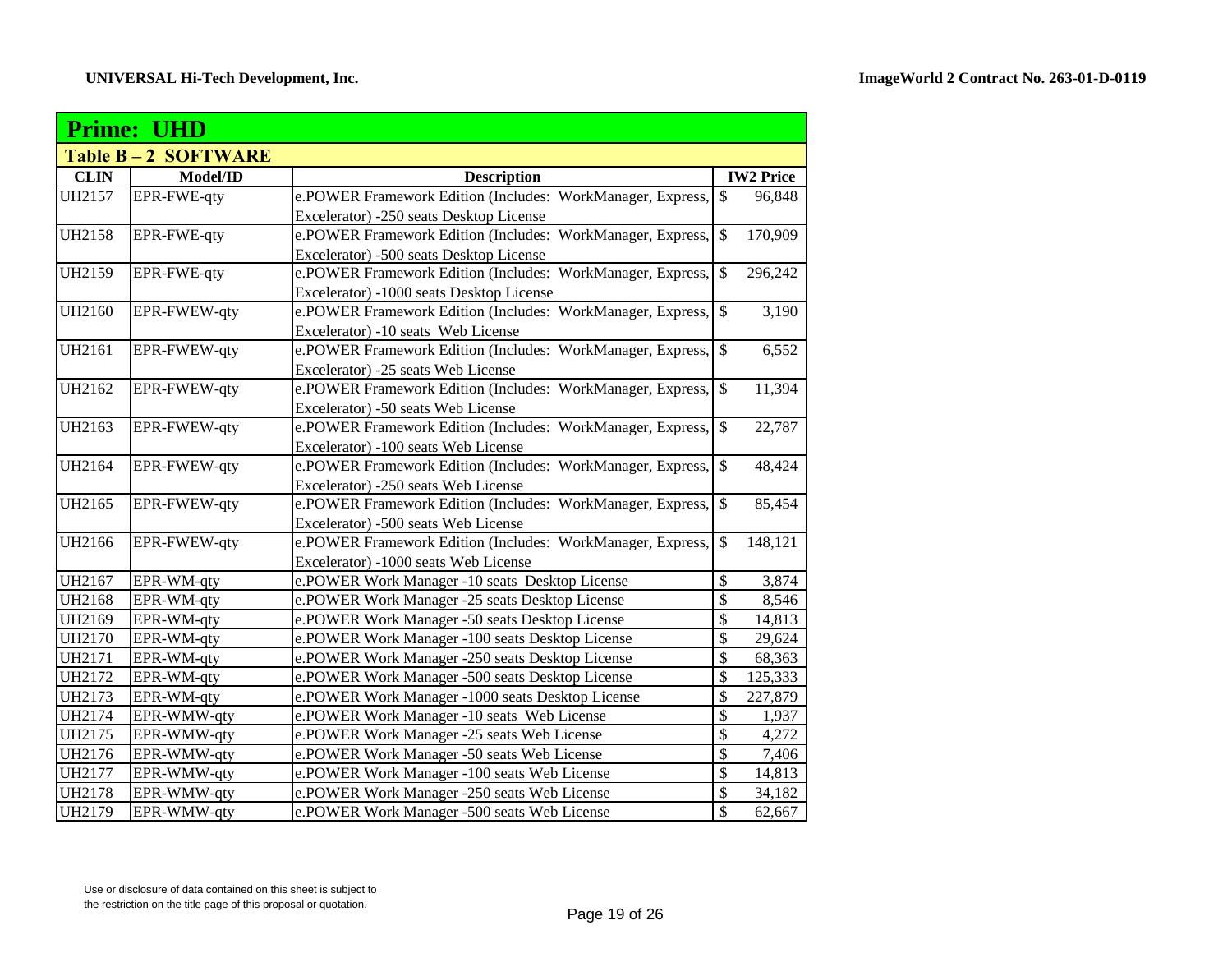| <b>Prime: UHD</b> |                           |                                                           |                 |                  |  |
|-------------------|---------------------------|-----------------------------------------------------------|-----------------|------------------|--|
|                   | <b>Table B-2 SOFTWARE</b> |                                                           |                 |                  |  |
| <b>CLIN</b>       | Model/ID                  | <b>Description</b>                                        |                 | <b>IW2 Price</b> |  |
| <b>UH2180</b>     | EPR-WMW-qty               | e.POWER Work Manager -1000 seats Web License              | \$              | 113,939          |  |
| UH2181            | EPR-EX-qty                | e.POWER Express -10 seats Desktop License                 | $\overline{\$}$ | 3,418            |  |
| <b>UH2182</b>     | EPR-EX-qty                | e.POWER Express -25 seats Desktop License                 | $\overline{\$}$ | 6,837            |  |
| <b>UH2183</b>     | EPR-EX-qty                | e.POWER Express -50 seats Desktop License                 | $\overline{\$}$ | 11,394           |  |
| <b>UH2184</b>     | EPR-EX-qty                | e.POWER Express -100 seats Desktop License                | $\overline{\$}$ | 22,787           |  |
| UH2185            | EPR-EX-qty                | e.POWER Express -250 seats Desktop License                | \$              | 51,272           |  |
| <b>UH2186</b>     | EPR-EX-qty                | e.POWER Express -500 seats Desktop License                | $\overline{\$}$ | 91,152           |  |
| <b>UH2187</b>     | EPR-EX-qty                | e.POWER Express -1000 seats Desktop License               | \$              | 159,515          |  |
| <b>UH2188</b>     | EPR-EXW-qty               | e.POWER Express -10 seats Web License                     | \$              | 1,709            |  |
| <b>UH2189</b>     | EPR-EXW-qty               | e.POWER Express -25 seats Web License                     | \$              | 3,418            |  |
| <b>UH2190</b>     | EPR-EXW-qty               | e.POWER Express -50 seats Web License                     | \$              | 5,697            |  |
| UH2191            | EPR-EXW-qty               | e.POWER Express -100 seats Web License                    | $\overline{\$}$ | 11,394           |  |
| UH2192            | EPR-EXW-qty               | e.POWER Express -250 seats Web License                    | \$              | 25,637           |  |
| UH2193            | EPR-EXW-qty               | e.POWER Express -500 seats Web License                    | \$              | 45,576           |  |
| UH2194            | EPR-EXW-qty               | e.POWER Express -1000 seats Web License                   | $\overline{\$}$ | 79,757           |  |
| UH2195            | EPR-ER-qty                | e.POWER Excelerator -10 seats Desktop License             | \$              | 3,874            |  |
| <b>UH2196</b>     | EPR-ER-qty                | e.POWER Excelerator -25 seats Desktop License             | $\overline{\$}$ | 8,546            |  |
| <b>UH2197</b>     | EPR-ER-qty                | e.POWER Excelerator -50 seats Desktop License             | $\overline{\$}$ | 14,813           |  |
| <b>UH2198</b>     | EPR-ER-qty                | e.POWER Excelerator -100 seats Desktop License            | \$              | 29,624           |  |
| <b>UH2199</b>     | EPR-ER-qty                | e.POWER Excelerator -250 seats Desktop License            | \$              | 68,363           |  |
| <b>UH2200</b>     | EPR-ER-qty                | e.POWER Excelerator -500 seats Desktop License            | \$              | 125,333          |  |
| <b>UH2201</b>     | EPR-ER-qty                | e.POWER Excelerator -1000 seats Desktop License           | \$              | 227,879          |  |
| <b>UH2202</b>     | EPR-ERW-qty               | e.POWER Excelerator -10 seats Web License                 | \$              | 1,937            |  |
| <b>UH2203</b>     | EPR-ERW-qty               | e.POWER Excelerator -25 seats Web License                 | \$              | 4,272            |  |
| <b>UH2204</b>     | EPR-ERW-qty               | e.POWER Excelerator -50 seats Web License                 | \$              | 7,406            |  |
| <b>UH2205</b>     | EPR-ERW-qty               | e.POWER Excelerator -100 seats Web License                | \$              | 14,813           |  |
| <b>UH2206</b>     | EPR-ERW-qty               | e.POWER Excelerator -250 seats Web License                | \$              | 34,182           |  |
| <b>UH2207</b>     | EPR-ERW-qty               | e.POWER Excelerator -500 seats Web License                | \$              | 62,667           |  |
| <b>UH2208</b>     | EPR-ERW-qty               | e.POWER Excelerator -1000 seats Web License               | \$              | 113,939          |  |
| <b>UH2209</b>     | EPR-DA-qty                | e.POWER Docs WorkFlow Activator -10 seats Desktop License | \$              | 2,464            |  |
| <b>UH2210</b>     | EPR-DA-qty                | e.POWER Docs WorkFlow Activator -25 seats Desktop License | \$              | 5,447            |  |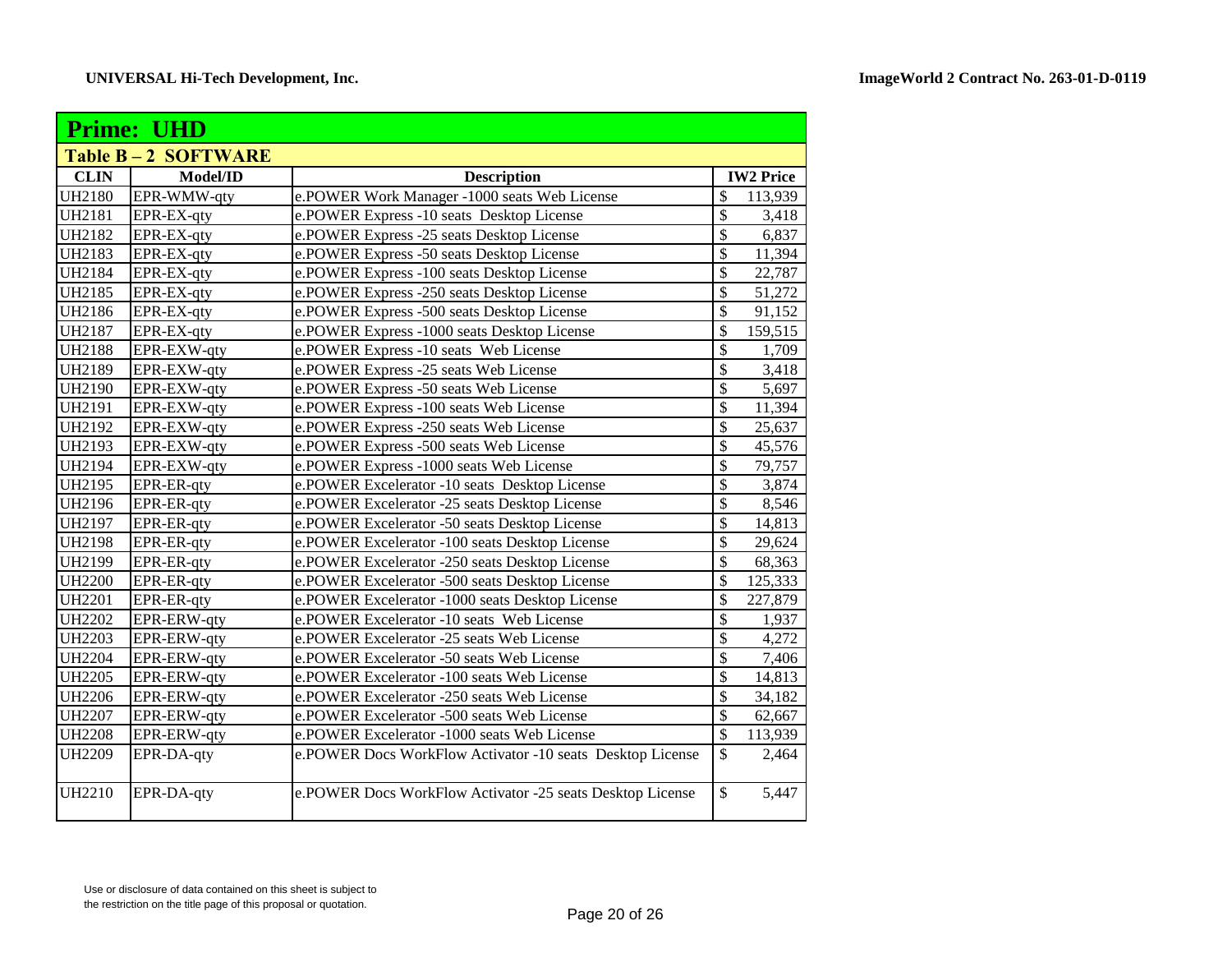|               | <b>Prime: UHD</b>  |                                                                 |                 |                  |  |  |
|---------------|--------------------|-----------------------------------------------------------------|-----------------|------------------|--|--|
|               | Table B-2 SOFTWARE |                                                                 |                 |                  |  |  |
| <b>CLIN</b>   | Model/ID           | <b>Description</b>                                              |                 | <b>IW2</b> Price |  |  |
| <b>UH2211</b> | EPR-DA-qty         | e.POWER Docs WorkFlow Activator -50 seats Desktop License       | \$              | 9,471            |  |  |
| <b>UH2212</b> | EPR-DA-qty         | e.POWER Docs WorkFlow Activator -100 seats Desktop License      | $\overline{\$}$ | 16,094           |  |  |
| <b>UH2213</b> | EPR-DA-qty         | e.POWER Docs WorkFlow Activator -250 seats Desktop License      | \$              | 33,113           |  |  |
| <b>UH2214</b> | EPR-DA-qty         | e.POWER Docs WorkFlow Activator -500 seats Desktop License      | $\mathbb{S}$    | 51,985           |  |  |
| <b>UH2215</b> | EPR-DA-qty         | e.POWER Docs WorkFlow Activator -1000 seats Desktop<br>License  | \$              | 76,197           |  |  |
| <b>UH2216</b> | EPR-FE-qty         | e.POWER Docs WorkFlow Activator -10 seats Desktop License       | \$              | 3,320            |  |  |
| UH2217        | EPR-FE-qty         | e.POWER Docs WorkFlow Activator -25 seats Desktop License       | \$              | 7,819            |  |  |
| <b>UH2218</b> | EPR-FE-qty         | e.POWER Docs WorkFlow Activator -50 seats Desktop License       | \$              | 14,357           |  |  |
| <b>UH2219</b> | EPR-FE-qty         | e.POWER Docs WorkFlow Activator -100 seats Desktop License      | $\mathbb{S}$    | 26,149           |  |  |
| <b>UH2220</b> | EPR-FE-qty         | e.POWER Docs WorkFlow Activator -250 seats Desktop License      | $\mathbb{S}$    | 58,963           |  |  |
| <b>UH2221</b> | EPR-FE-qty         | e.POWER Docs WorkFlow Activator -500 seats Desktop License      | $\mathbb{S}$    | 96,457           |  |  |
| <b>UH2222</b> | EPR-FE-qty         | e.POWER Docs WorkFlow Activator -1000 seats Desktop<br>License  | \$              | 167,277          |  |  |
| <b>UH2223</b> | <b>EPR-EXBL</b>    | EXPRESS MODULES: e.POWER Express Builder First Seat             | \$              | 22,787           |  |  |
| <b>UH2224</b> | <b>EPR-EXAB</b>    | <b>EXPRESS MODULES:e.POWER Express Builder Add'l Seats</b>      | \$              | 1,709            |  |  |
| <b>UH2225</b> | <b>EPR-EXOM</b>    | <b>EXPRESS MODULES:e.POWER Optical Migration Module</b>         | \$              | 3,561            |  |  |
| <b>UH2226</b> | <b>EPR-WMDV</b>    | <b>WORKMANAGER OPTIONS:e.POWER WorkManager</b><br>Developer Kit | \$              | 10,681           |  |  |
| <b>UH2227</b> | <b>EPR-WMBL</b>    | <b>WORKMANAGER OPTIONS:e.POWER WorkManager Builder</b>          | \$              | 1,709            |  |  |
| <b>UH2228</b> | <b>EPR-WRME</b>    | WEB SERVERS:e.POWER RME Web Server                              | \$              | 11,394           |  |  |
| <b>UH2229</b> | <b>EPR-WFWE</b>    | WEB SERVERS:e.POWER FEW Web Server                              | \$              | 8,546            |  |  |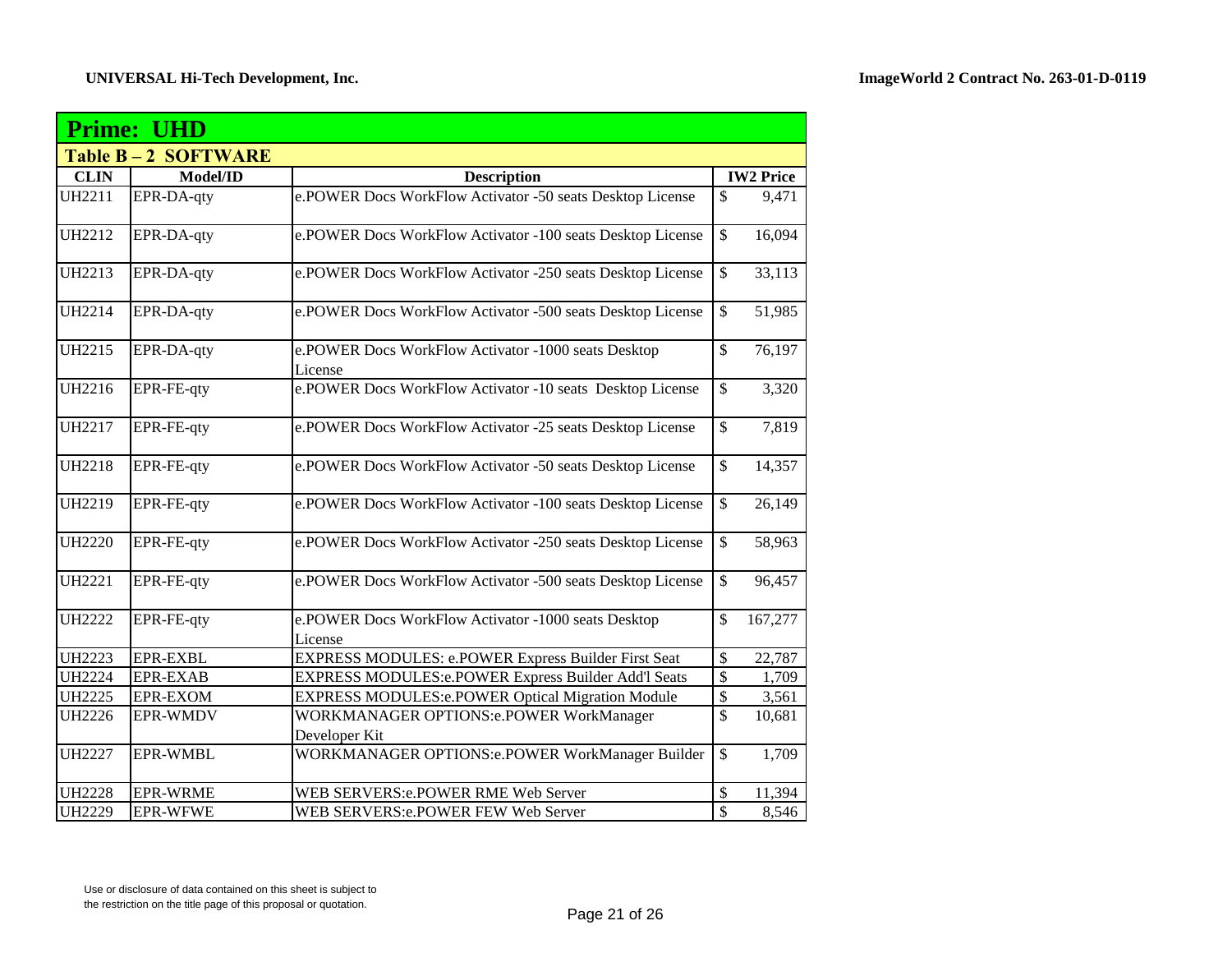| <b>Prime: UHD</b> |                    |                                            |                           |                  |
|-------------------|--------------------|--------------------------------------------|---------------------------|------------------|
|                   | Table B-2 SOFTWARE |                                            |                           |                  |
| <b>CLIN</b>       | Model/ID           | <b>Description</b>                         |                           | <b>IW2 Price</b> |
| <b>UH2230</b>     | <b>EPR-WEXP</b>    | WEB SERVERS:e.POWER Express Web            | $\overline{\mathcal{S}}$  | 5,697            |
| <b>UH2231</b>     | <b>EPR-WEXL</b>    | WEB SERVERS:e.POWER Excelerator Web        | $\overline{\mathcal{S}}$  | 5,697            |
| <b>UH2232</b>     | EPR-WWM            | <b>WEB SERVERS:e.POWER WorkManager Web</b> | $\overline{\mathcal{S}}$  | 5,697            |
| <b>UH2233</b>     |                    | <b>SCAN STATION LICENSES:</b>              |                           |                  |
| <b>UH2234</b>     |                    | <b>SCAN STATION LICENSES: Personal</b>     | $\boldsymbol{\mathsf{S}}$ | 89               |
| <b>UH2235</b>     |                    | <b>SCAN STATION LICENSES: Low</b>          | $\mathcal{S}$             | 890              |
| <b>UH2236</b>     |                    | <b>SCAN STATION LICENSES: Mid</b>          | $\boldsymbol{\mathsf{S}}$ | 1,780            |
| <b>UH2237</b>     |                    | <b>SCAN STATION LICENSES: High</b>         | $\mathcal{S}$             | 4,272            |
| <b>UH2238</b>     | <b>EPR-WKPL</b>    | e.POWER Work Place                         | $\overline{\mathcal{S}}$  | 1,994            |
| <b>UH2239</b>     | <b>EPR-RCMN</b>    | e.POWER Records Manager                    | \$                        | 713              |
|                   |                    |                                            |                           |                  |
| <b>UH2240</b>     |                    | CLIN deleted as of 03/28/05                |                           |                  |
| <b>UH2241</b>     |                    | CLIN deleted as of 03/28/05                |                           |                  |
| <b>UH2242</b>     |                    | CLIN deleted as of 03/28/05                |                           |                  |
| <b>UH2243</b>     |                    | CLIN deleted as of 03/28/05                |                           |                  |
| <b>UH2244</b>     |                    | CLIN deleted as of 03/28/05                |                           |                  |
| <b>UH2245</b>     |                    | CLIN deleted as of 03/28/05                |                           |                  |
| <b>UH2246</b>     |                    | CLIN deleted as of 03/28/05                |                           |                  |
| <b>UH2247</b>     |                    | CLIN deleted as of 03/28/05                |                           |                  |
| <b>UH2248</b>     |                    | CLIN deleted as of 03/28/05                |                           |                  |
| <b>UH2249</b>     |                    | CLIN deleted as of 03/28/05                |                           |                  |
| <b>UH2250</b>     |                    | CLIN deleted as of 03/28/05                |                           |                  |
| <b>UH2251</b>     |                    | CLIN deleted as of 03/28/05                |                           |                  |
| <b>UH2252</b>     |                    | CLIN deleted as of 03/28/05                |                           |                  |
| <b>UH2253</b>     |                    | CLIN deleted as of 03/28/05                |                           |                  |
| <b>UH2254</b>     |                    | CLIN deleted as of 03/28/05                |                           |                  |
| <b>UH2255</b>     |                    | CLIN deleted as of 03/28/05                |                           |                  |
| <b>UH2256</b>     |                    | CLIN deleted as of 03/28/05                |                           |                  |
| <b>UH2257</b>     |                    | CLIN deleted as of 03/28/05                |                           |                  |
| <b>UH2258</b>     |                    | CLIN deleted as of 03/28/05                |                           |                  |
| <b>UH2259</b>     |                    | CLIN deleted as of 03/28/05                |                           |                  |
| <b>UH2260</b>     |                    | CLIN deleted as of 03/28/05                |                           |                  |
| <b>UH2261</b>     |                    | CLIN deleted as of 03/28/05                |                           |                  |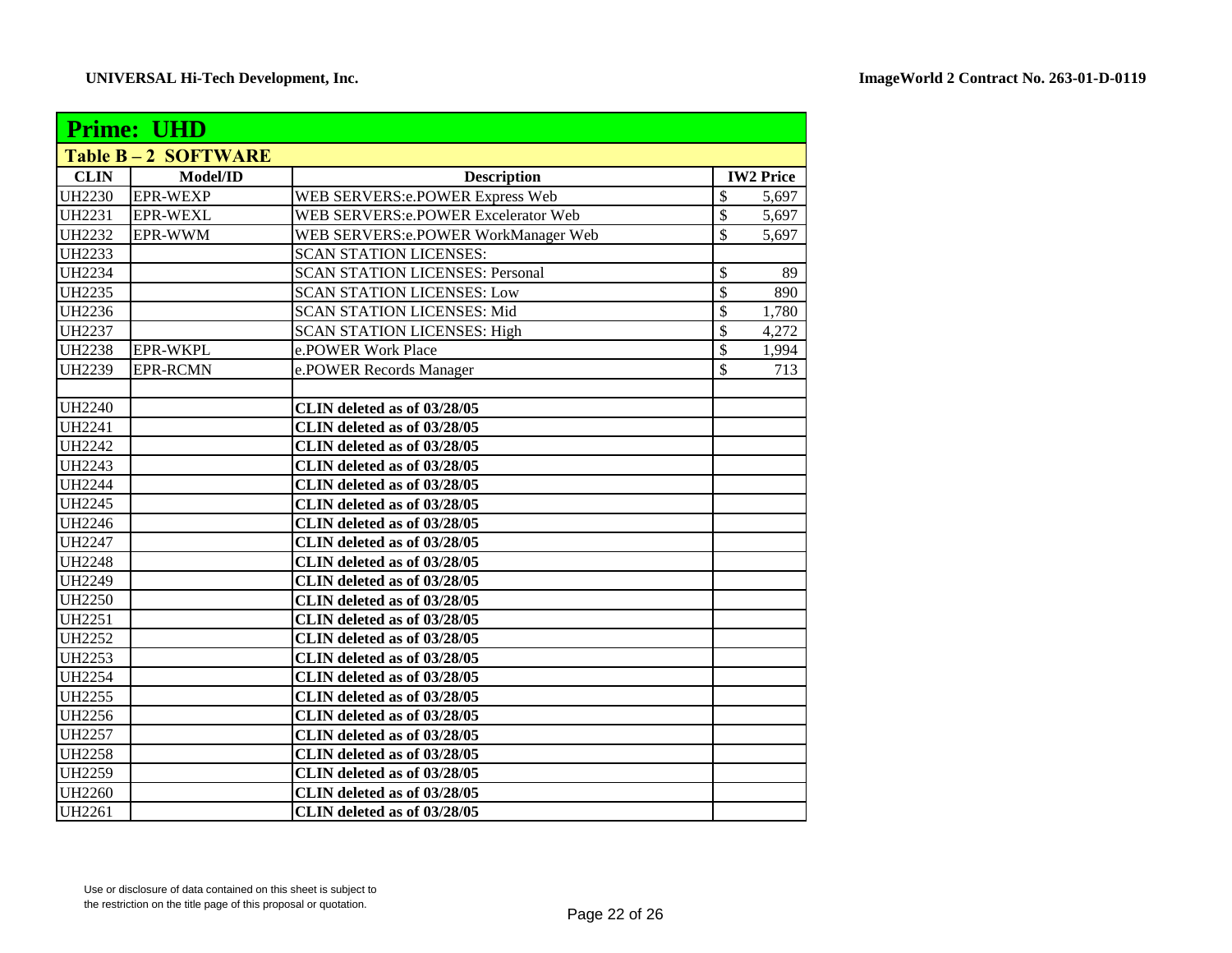| <b>Prime: UHD</b> |                           |                             |                  |  |
|-------------------|---------------------------|-----------------------------|------------------|--|
|                   | <b>Table B-2 SOFTWARE</b> |                             |                  |  |
| <b>CLIN</b>       | Model/ID                  | <b>Description</b>          | <b>IW2 Price</b> |  |
| <b>UH2262</b>     |                           | CLIN deleted as of 03/28/05 |                  |  |
| <b>UH2263</b>     |                           | CLIN deleted as of 03/28/05 |                  |  |
| <b>UH2264</b>     |                           | CLIN deleted as of 03/28/05 |                  |  |
| UH2265            |                           | CLIN deleted as of 03/28/05 |                  |  |
| <b>UH2266</b>     |                           | CLIN deleted as of 03/28/05 |                  |  |
| <b>UH2267</b>     |                           | CLIN deleted as of 03/28/05 |                  |  |
| <b>UH2268</b>     |                           | CLIN deleted as of 03/28/05 |                  |  |
| <b>UH2269</b>     |                           | CLIN deleted as of 03/28/05 |                  |  |
| <b>UH2270</b>     |                           | CLIN deleted as of 03/28/05 |                  |  |
| <b>UH2271</b>     |                           | CLIN deleted as of 03/28/05 |                  |  |
| <b>UH2272</b>     |                           | CLIN deleted as of 03/28/05 |                  |  |
| <b>UH2273</b>     |                           | CLIN deleted as of 03/28/05 |                  |  |
| <b>UH2274</b>     |                           | CLIN deleted as of 03/28/05 |                  |  |
| <b>UH2275</b>     |                           | CLIN deleted as of 03/28/05 |                  |  |
| <b>UH2276</b>     |                           | CLIN deleted as of 03/28/05 |                  |  |
| <b>UH2277</b>     |                           | CLIN deleted as of 03/28/05 |                  |  |
| <b>UH2278</b>     |                           | CLIN deleted as of 03/28/05 |                  |  |
| <b>UH2279</b>     |                           | CLIN deleted as of 03/28/05 |                  |  |
| <b>UH2280</b>     |                           | CLIN deleted as of 03/28/05 |                  |  |
| <b>UH2281</b>     |                           | CLIN deleted as of 03/28/05 |                  |  |
| <b>UH2282</b>     |                           | CLIN deleted as of 03/28/05 |                  |  |
| <b>UH2283</b>     |                           | CLIN deleted as of 03/28/05 |                  |  |
| <b>UH2284</b>     |                           | CLIN deleted as of 03/28/05 |                  |  |
| <b>UH2285</b>     |                           | CLIN deleted as of 03/28/05 |                  |  |
| <b>UH2286</b>     |                           | CLIN deleted as of 03/28/05 |                  |  |
| <b>UH2287</b>     |                           | CLIN deleted as of 03/28/05 |                  |  |
| <b>UH2288</b>     |                           | CLIN deleted as of 03/28/05 |                  |  |
| <b>UH2289</b>     |                           | CLIN deleted as of 03/28/05 |                  |  |
| <b>UH2290</b>     |                           | CLIN deleted as of 03/28/05 |                  |  |
| <b>UH2291</b>     |                           | CLIN deleted as of 03/28/05 |                  |  |
| <b>UH2292</b>     |                           | CLIN deleted as of 03/28/05 |                  |  |
| UH2293            |                           | CLIN deleted as of 03/28/05 |                  |  |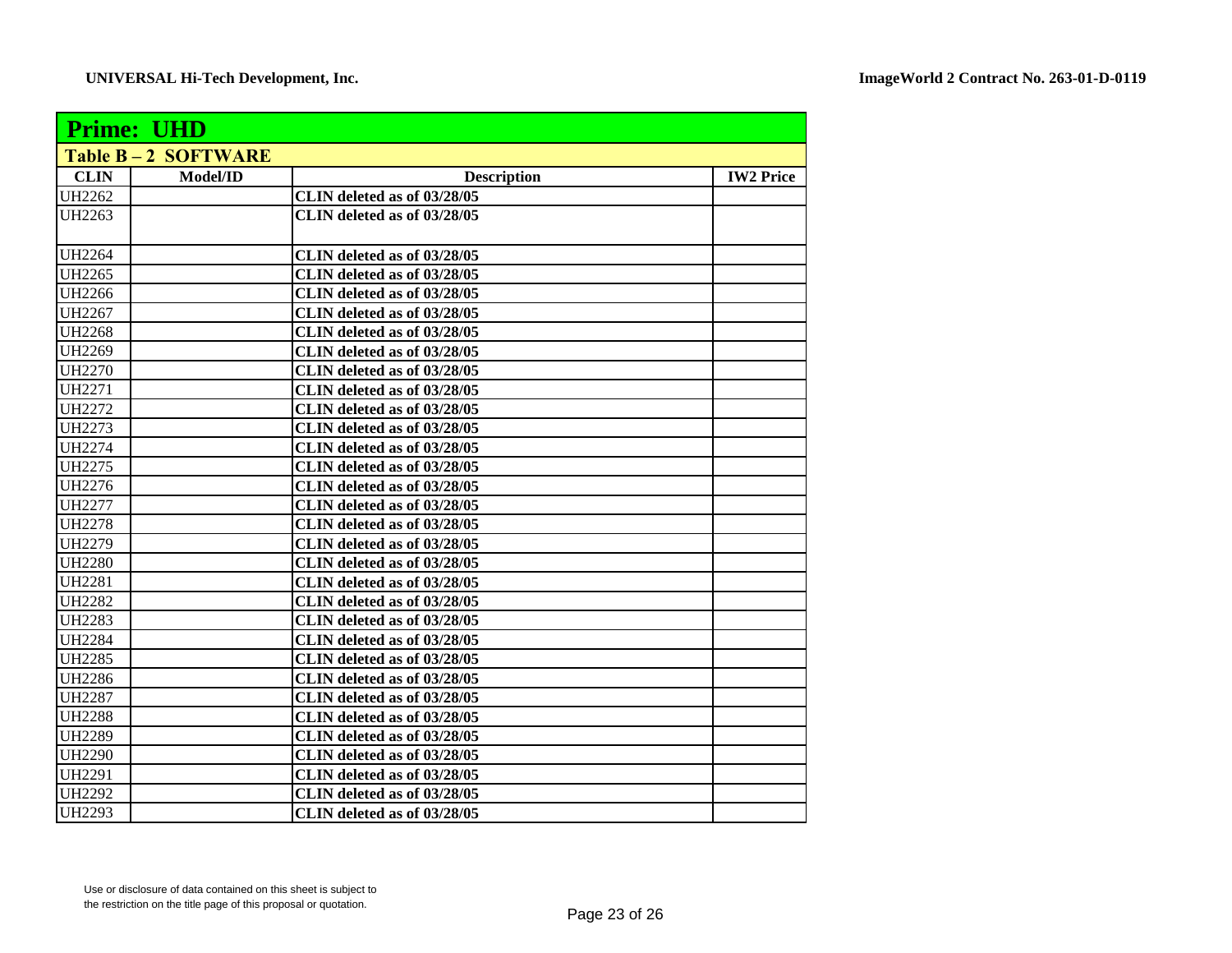| <b>Prime: UHD</b> |                           |                             |                  |  |
|-------------------|---------------------------|-----------------------------|------------------|--|
|                   | <b>Table B-2 SOFTWARE</b> |                             |                  |  |
| <b>CLIN</b>       | Model/ID                  | <b>Description</b>          | <b>IW2 Price</b> |  |
| <b>UH2294</b>     |                           | CLIN deleted as of 03/28/05 |                  |  |
| <b>UH2295</b>     |                           | CLIN deleted as of 03/28/05 |                  |  |
| <b>UH2296</b>     |                           | CLIN deleted as of 03/28/05 |                  |  |
| <b>UH2297</b>     |                           | CLIN deleted as of 03/28/05 |                  |  |
| <b>UH2298</b>     |                           | CLIN deleted as of 03/28/05 |                  |  |
| UH2299            |                           | CLIN deleted as of 03/28/05 |                  |  |
| <b>UH2300</b>     |                           | CLIN deleted as of 03/28/05 |                  |  |
| <b>UH2301</b>     |                           | CLIN deleted as of 03/28/05 |                  |  |
| <b>UH2302</b>     |                           | CLIN deleted as of 03/28/05 |                  |  |
| <b>UH2303</b>     |                           | CLIN deleted as of 03/28/05 |                  |  |
| <b>UH2304</b>     |                           | CLIN deleted as of 03/28/05 |                  |  |
| <b>UH2305</b>     |                           | CLIN deleted as of 03/28/05 |                  |  |
| <b>UH2306</b>     |                           | CLIN deleted as of 03/28/05 |                  |  |
| <b>UH2307</b>     |                           | CLIN deleted as of 03/28/05 |                  |  |
| <b>UH2308</b>     |                           | CLIN deleted as of 03/28/05 |                  |  |
| <b>UH2309</b>     |                           | CLIN deleted as of 03/28/05 |                  |  |
| <b>UH2310</b>     |                           | CLIN deleted as of 03/28/05 |                  |  |
| UH2311            |                           | CLIN deleted as of 03/28/05 |                  |  |
| <b>UH2312</b>     |                           | CLIN deleted as of 03/28/05 |                  |  |
| <b>UH2313</b>     |                           | CLIN deleted as of 03/28/05 |                  |  |
| <b>UH2314</b>     |                           | CLIN deleted as of 03/28/05 |                  |  |
| <b>UH2315</b>     |                           | CLIN deleted as of 03/28/05 |                  |  |
| <b>UH2316</b>     |                           | CLIN deleted as of 03/28/05 |                  |  |
| <b>UH2317</b>     |                           | CLIN deleted as of 03/28/05 |                  |  |
| <b>UH2318</b>     |                           | CLIN deleted as of 03/28/05 |                  |  |
| <b>UH2319</b>     |                           | CLIN deleted as of 03/28/05 |                  |  |
| <b>UH2320</b>     |                           | CLIN deleted as of 03/28/05 |                  |  |
| <b>UH2321</b>     |                           | CLIN deleted as of 03/28/05 |                  |  |
| <b>UH2322</b>     |                           | CLIN deleted as of 03/28/05 |                  |  |
| <b>UH2323</b>     |                           | CLIN deleted as of 03/28/05 |                  |  |
| <b>UH2324</b>     |                           | CLIN deleted as of 03/28/05 |                  |  |
| <b>UH2325</b>     |                           | CLIN deleted as of 03/28/05 |                  |  |
| UH2326            |                           | CLIN deleted as of 03/28/05 |                  |  |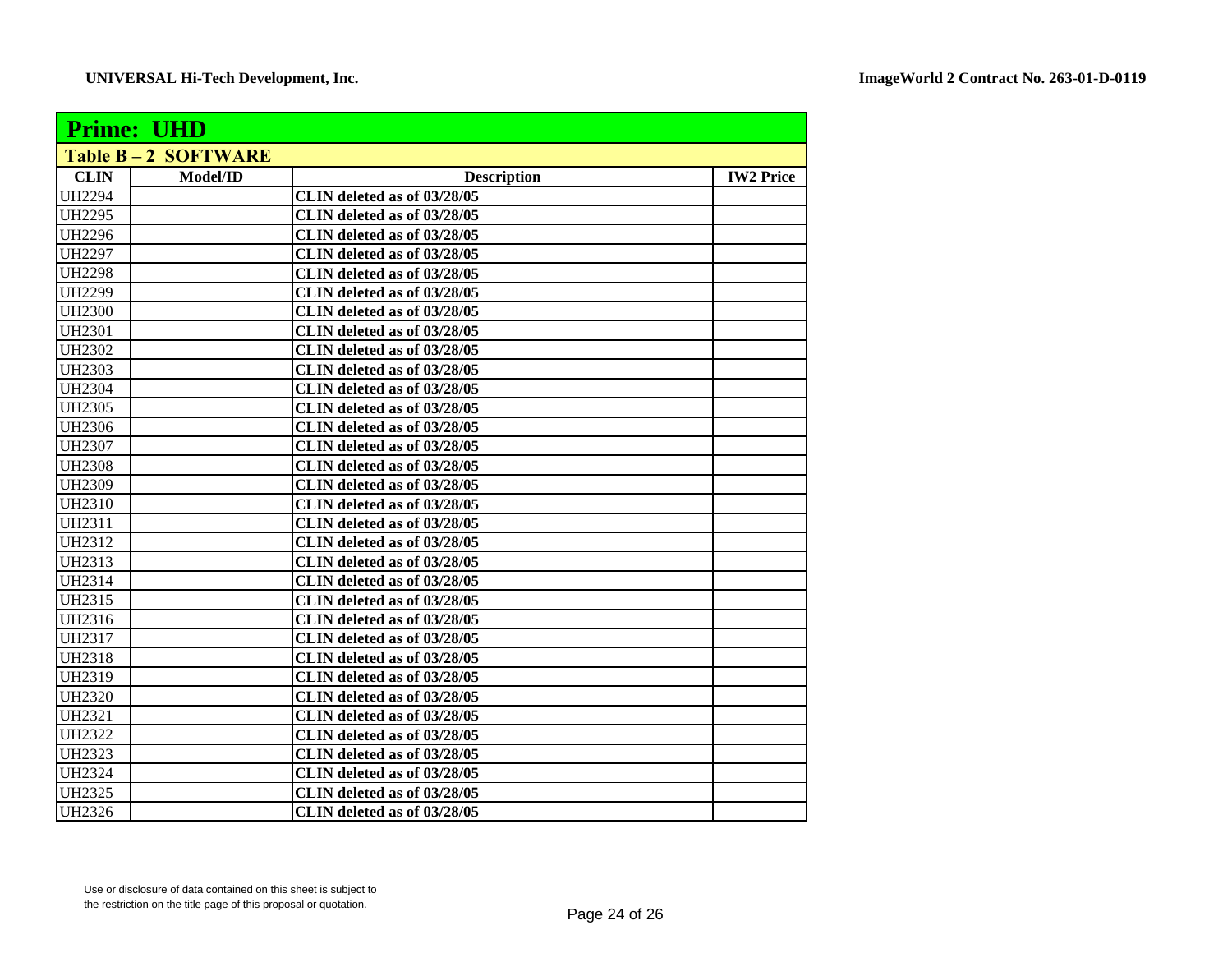| <b>Prime: UHD</b>         |          |                             |                  |  |  |
|---------------------------|----------|-----------------------------|------------------|--|--|
| <b>Table B-2 SOFTWARE</b> |          |                             |                  |  |  |
| <b>CLIN</b>               | Model/ID | <b>Description</b>          | <b>IW2 Price</b> |  |  |
| <b>UH2327</b>             |          | CLIN deleted as of 03/28/05 |                  |  |  |
| <b>UH2328</b>             |          | CLIN deleted as of 03/28/05 |                  |  |  |
| <b>UH2329</b>             |          | CLIN deleted as of 03/28/05 |                  |  |  |
| <b>UH2330</b>             |          | CLIN deleted as of 03/28/05 |                  |  |  |
| <b>UH2331</b>             |          | CLIN deleted as of 03/28/05 |                  |  |  |
| UH2332                    |          | CLIN deleted as of 03/28/05 |                  |  |  |
| <b>UH2333</b>             |          | CLIN deleted as of 03/28/05 |                  |  |  |
| <b>UH2334</b>             |          | CLIN deleted as of 03/28/05 |                  |  |  |
| <b>UH2335</b>             |          | CLIN deleted as of 03/28/05 |                  |  |  |
| <b>UH2336</b>             |          | CLIN deleted as of 03/28/05 |                  |  |  |
| <b>UH2337</b>             |          | CLIN deleted as of 03/28/05 |                  |  |  |
| <b>UH2338</b>             |          | CLIN deleted as of 03/28/05 |                  |  |  |
| <b>UH2339</b>             |          | CLIN deleted as of 03/28/05 |                  |  |  |
| <b>UH2340</b>             |          | CLIN deleted as of 03/28/05 |                  |  |  |
| <b>UH2341</b>             |          | CLIN deleted as of 03/28/05 |                  |  |  |
| <b>UH2342</b>             |          | CLIN deleted as of 03/28/05 |                  |  |  |
| <b>UH2343</b>             |          | CLIN deleted as of 03/28/05 |                  |  |  |
| <b>UH2344</b>             |          | CLIN deleted as of 03/28/05 |                  |  |  |
| <b>UH2345</b>             |          | CLIN deleted as of 03/28/05 |                  |  |  |
|                           |          | CLIN deleted as of 03/28/05 |                  |  |  |
| <b>UH2346</b>             |          | CLIN deleted as of 03/28/05 |                  |  |  |
| <b>UH2347</b>             |          | CLIN deleted as of 03/28/05 |                  |  |  |
| <b>UH2348</b>             |          | CLIN deleted as of 03/28/05 |                  |  |  |
| <b>UH2349</b>             |          | CLIN deleted as of 03/28/05 |                  |  |  |
| <b>UH2350</b>             |          | CLIN deleted as of 03/28/05 |                  |  |  |
| <b>UH2351</b>             |          | CLIN deleted as of 03/28/05 |                  |  |  |
| <b>UH2352</b>             |          | CLIN deleted as of 03/28/05 |                  |  |  |
| <b>UH2353</b>             |          | CLIN deleted as of 03/28/05 |                  |  |  |
| <b>UH2354</b>             |          | CLIN deleted as of 03/28/05 |                  |  |  |
| <b>UH2355</b>             |          | CLIN deleted as of 03/28/05 |                  |  |  |
| <b>UH2356</b>             |          | CLIN deleted as of 03/28/05 |                  |  |  |
| <b>UH2357</b>             |          | CLIN deleted as of 03/28/05 |                  |  |  |
| <b>UH2358</b>             |          | CLIN deleted as of 03/28/05 |                  |  |  |